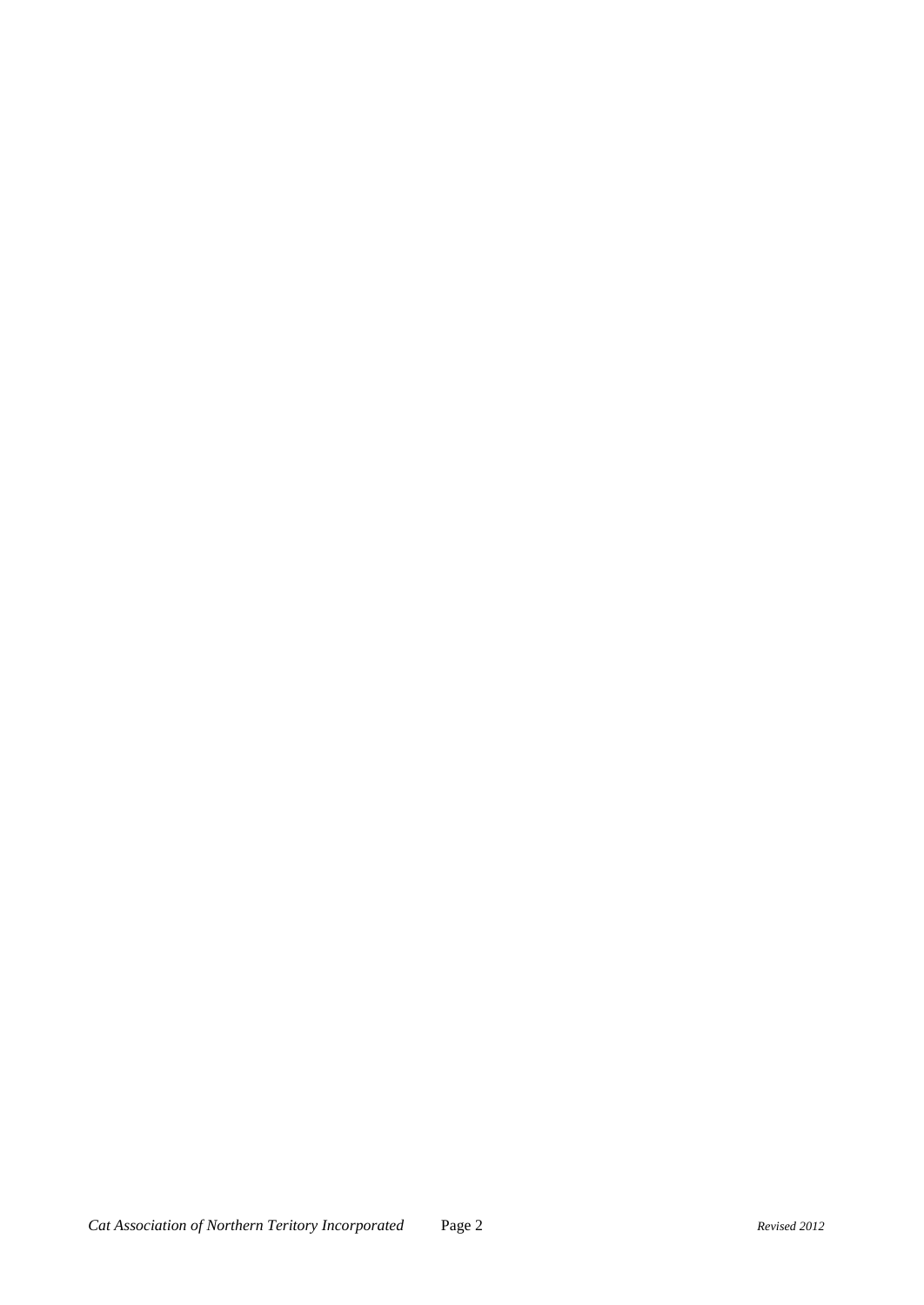# **TABLE OF CONTENTS**

| PART 1:         |  |                                                                              |  |
|-----------------|--|------------------------------------------------------------------------------|--|
| $\mathbf 1$     |  |                                                                              |  |
| $\mathbf{2}$    |  |                                                                              |  |
| 3               |  |                                                                              |  |
| 4               |  |                                                                              |  |
| PART 2:         |  |                                                                              |  |
| 5               |  |                                                                              |  |
| 6               |  |                                                                              |  |
| $\overline{7}$  |  |                                                                              |  |
| 8               |  |                                                                              |  |
| <b>PART 3:</b>  |  |                                                                              |  |
| 9               |  |                                                                              |  |
| 10              |  |                                                                              |  |
| 11              |  |                                                                              |  |
| 12              |  |                                                                              |  |
| 13              |  |                                                                              |  |
| 14              |  |                                                                              |  |
| 15              |  |                                                                              |  |
| 16              |  |                                                                              |  |
| 17              |  | ACCESS TO INFORMATION ON CAT ASSOCIATION OF THE NORTHERN TERRITORY (INC)  10 |  |
| 18              |  |                                                                              |  |
| 19              |  |                                                                              |  |
| 20              |  |                                                                              |  |
| 21              |  |                                                                              |  |
| 22              |  |                                                                              |  |
| PART 4:         |  |                                                                              |  |
| 23              |  |                                                                              |  |
| 24              |  |                                                                              |  |
| 25              |  |                                                                              |  |
| 26              |  |                                                                              |  |
| 27              |  |                                                                              |  |
| 28              |  |                                                                              |  |
| 29              |  |                                                                              |  |
| 30              |  |                                                                              |  |
| 31              |  |                                                                              |  |
| 32 <sub>2</sub> |  |                                                                              |  |
| 33              |  |                                                                              |  |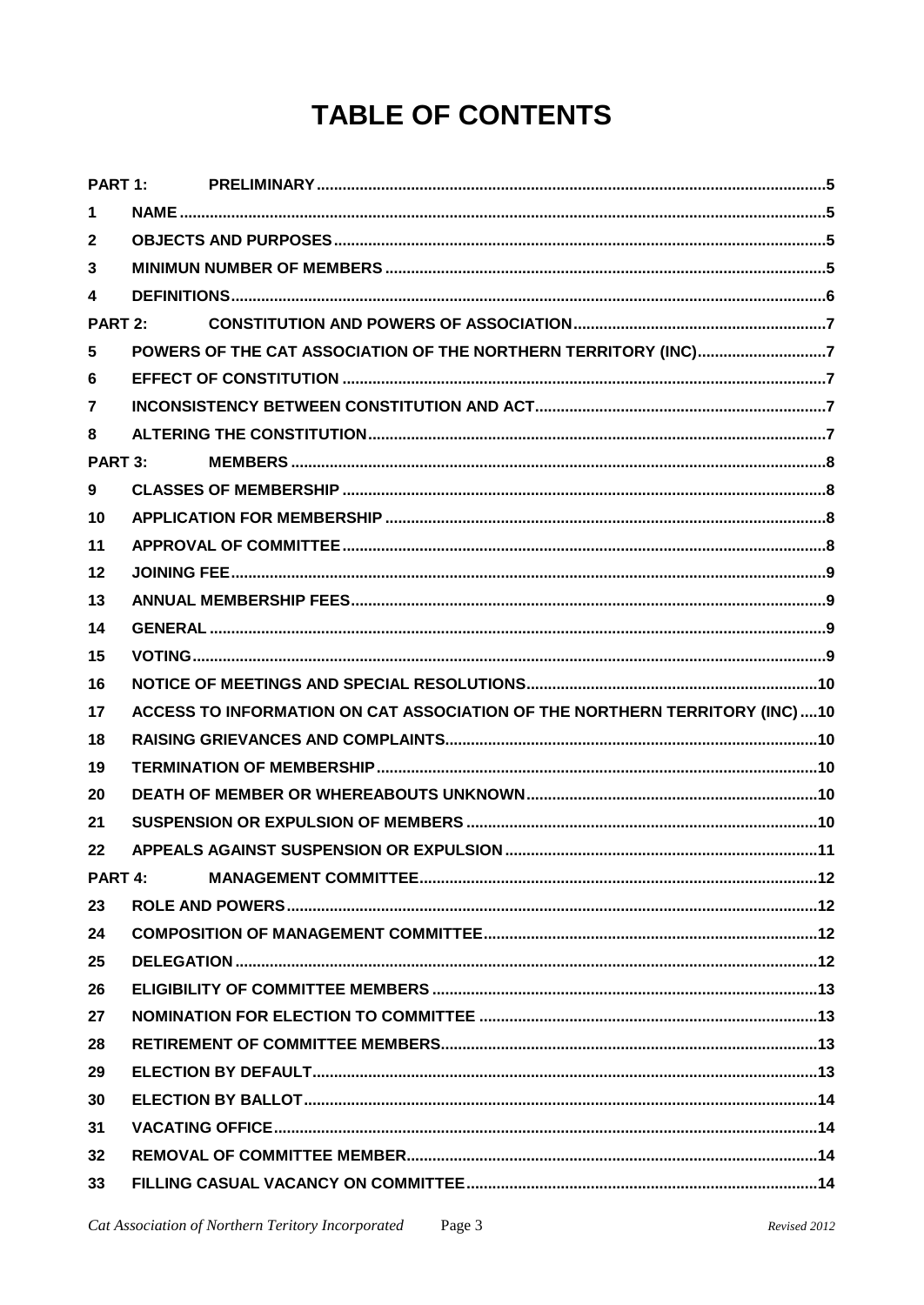| 34                 |  |  |  |  |  |
|--------------------|--|--|--|--|--|
| 35                 |  |  |  |  |  |
| 36                 |  |  |  |  |  |
| 37                 |  |  |  |  |  |
| 38                 |  |  |  |  |  |
| 39                 |  |  |  |  |  |
| PART <sub>5:</sub> |  |  |  |  |  |
| 40                 |  |  |  |  |  |
| 41                 |  |  |  |  |  |
| 42                 |  |  |  |  |  |
| 43                 |  |  |  |  |  |
| 44                 |  |  |  |  |  |
| PART <sub>6:</sub> |  |  |  |  |  |
| 45                 |  |  |  |  |  |
| 46                 |  |  |  |  |  |
| 47                 |  |  |  |  |  |
| 48                 |  |  |  |  |  |
| 49                 |  |  |  |  |  |
| 50                 |  |  |  |  |  |
| 51                 |  |  |  |  |  |
| 52                 |  |  |  |  |  |
| 53                 |  |  |  |  |  |
| PART 7:            |  |  |  |  |  |
| 54                 |  |  |  |  |  |
| 55                 |  |  |  |  |  |
| 56                 |  |  |  |  |  |
| PART 8:            |  |  |  |  |  |
| 57                 |  |  |  |  |  |
| PART 9:            |  |  |  |  |  |
| 58                 |  |  |  |  |  |
| 59                 |  |  |  |  |  |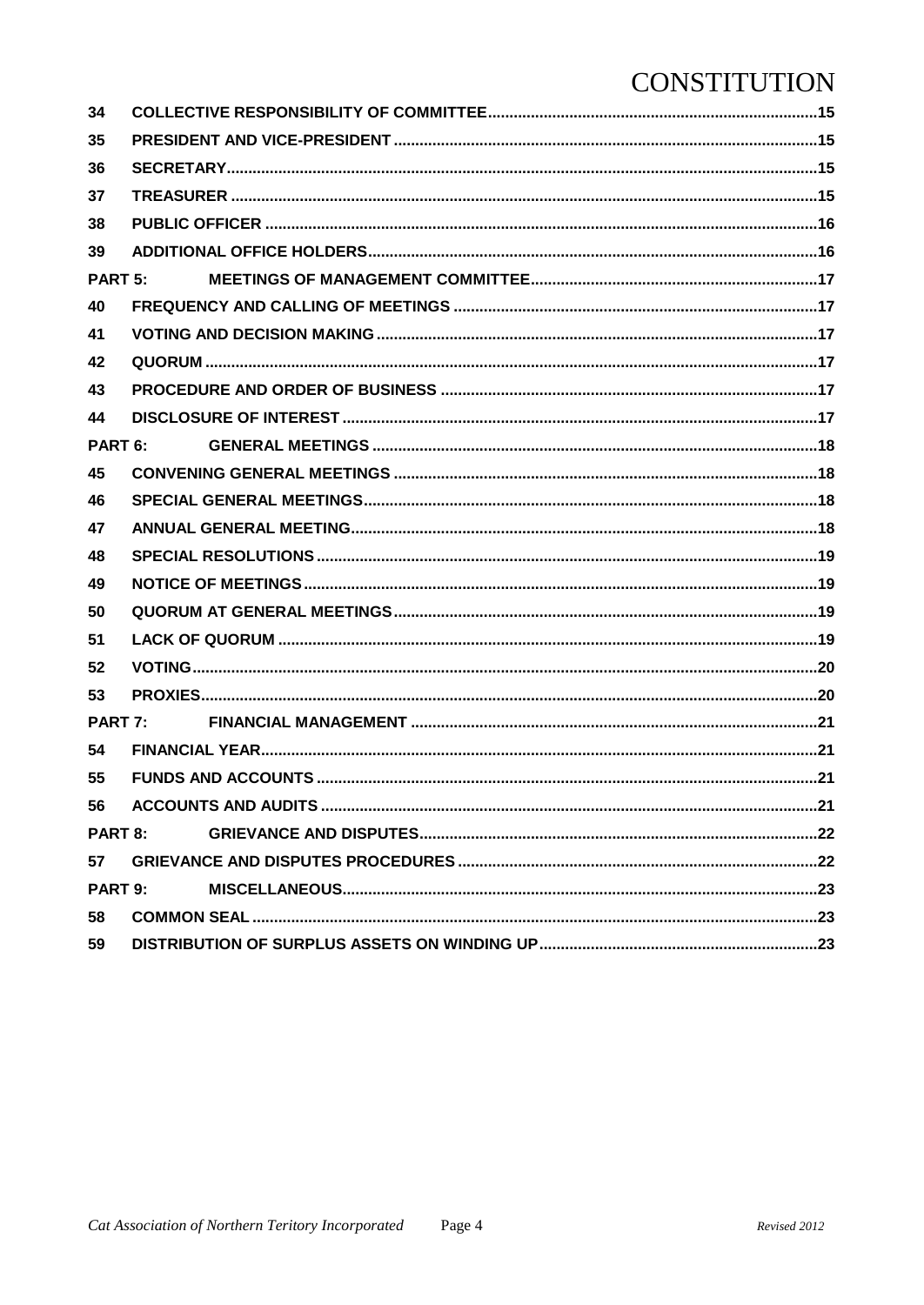# <span id="page-4-0"></span>*PART 1: PRELIMINARY*

# <span id="page-4-1"></span>**1 NAME**

1.1 The name of the incorportated association is:

The Cat Association of the Northern Territory (Inc) and shall be known as C.A.N.T. (Inc.).

# <span id="page-4-2"></span>**2 OBJECTS AND PURPOSES**

- 2.1 The objects and purposes of The Cat Association of the Northern Territory (Inc) are as follows:
- 2.1.1 To promote in every way the general improvement of the standard, breeding and the exhibition of cats.
- 2.1.2 To draw up and provide rules, with reference to the Australian Cat Federation (Inc) rules, under which The Cat Association of the Northern Territory (Inc) or any duly appointed Committee or Sub-Committee may grant permission to hold Championship Shows and other exhibitions.
- 2.1.3 To regulate any such shows and other exhibitions.
- 2.1.4 To conduct, control and manage shows and exhibitions of cats and to approve the holding of shows and exhibitions of cats by others, for any purpose connected with the objects of The Cat Association of the Northern Territory (Inc).
- 2.1.5 To train judges and other officers as required by The Cat Association of the Northern Territory (Inc) from time to time.
- 2.1.6 To protect the interests of exhibitors at shows and other exhibitions.
- 2.1.7 To either give or contribute towards prizes, medals and awards in connection with shows and other exhibitions. To promote and support displays and entertainment.
- 2.1.8 To award Challenge Certificates, Award of Merit Certificates, Championships, to allot titles and to make regulations thereto.
- 2.1.9 To keep a Register of Cats and ownership thereof, litters and Prefixes and to make regulations.
- 2.1.10 To compile and publish stud books.
- 2.1.11 To publish a periodical to be known as "Mews of the NT.", copies to be made available to all financial members or subscribers, fifty percent (50%) per annum from each member's annual subscriptions shall be set apart for the periodical.
- 2.1.12 To draw up rules for the affiliation of kindred bodies and grant or withhold affiliation in accordance with the rules of The Cat Association of the Northern Territory (Inc).
- 2.1.13 To subscribe to and become affiliated with, any other bodies whose objects are kindred in the objects of The Cat Association of the Northern Territory (Inc).
- 2.1.14 To afford the means of reference for the amicable settlement of disputes and to prevent illegal, discreditable or dishonest practices.
- 2.1.15 To hear appeals from exhibitors or from members of affiliated bodies, owners of cats who are themselves, or whose cats have been disqualified or penalised by affiliated bodies.

#### <span id="page-4-3"></span>**3 MINIMUN NUMBER OF MEMBERS**

3.1 The Cat Association of the Northern Territory (Inc) must have at least five (5) members.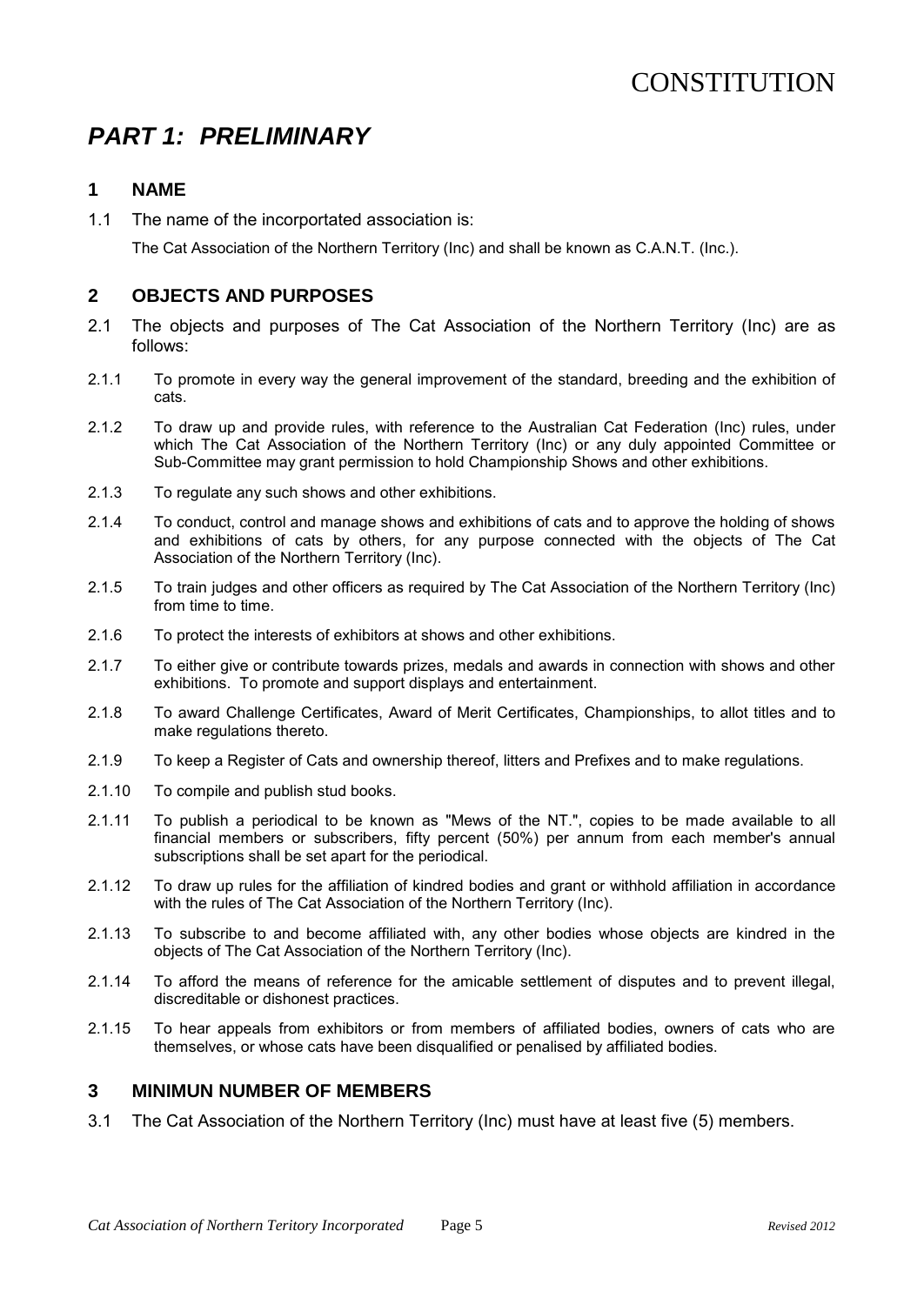### <span id="page-5-0"></span>**4 DEFINITIONS**

- 4.1 In this Constitution, unless the contrary intention appears:
- 4.1.1 "Act" means the Associations Act and regulations made under that Act;
- 4.1.2 "Committee" means the Management Committee of the The Cat Association of the Northern Territory (Inc);
- 4.1.3 "financial institution" means an authorised deposit-taking institution within the meaning of section 5 of the *Banking Act 1959* of the Commonwealth;
- 4.1.4 "general meeting" means a general meeting of members convened in accordance with clause 44;
- 4.1.5 "member" means a member of The Cat Association of the Northern Territory (Inc);
- 4.1.6 "affiliate member" means a club affiliated with The Cat Association of the Northern Territory (Inc) and with similar objects and purpose to The Cat Association of the Northern Territory (Inc);
- 4.1.7 "register of members" means the register of The Cat Association of the Northern Territory (Inc) members established and maintained under section 34 of the Act;
- 4.1.8 "special resolution" means a resolution notice of which is given under clause 47 and passed in accordance with section 37 of the Act.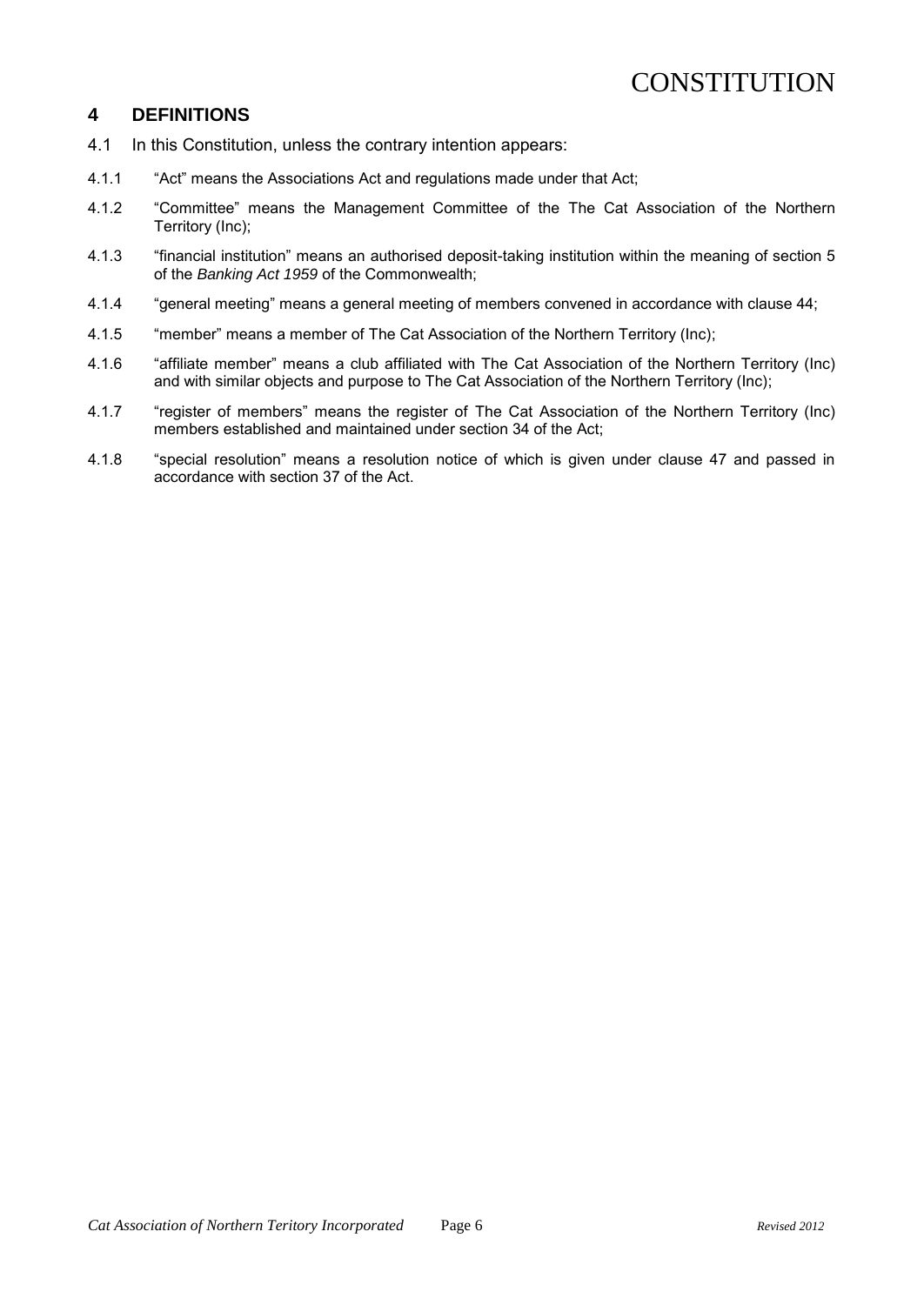# <span id="page-6-0"></span>**CONSTITUTION** *PART 2: CONSTITUTION AND POWERS OF ASSOCIATION*

# <span id="page-6-1"></span>**5 POWERS OF THE CAT ASSOCIATION OF THE NORTHERN TERRITORY (INC)**

- 5.1 For achieving its objects and purposes, The Cat Association of the Northern Territory (Inc); has the powers conferred by sections 11 and 13 of the Act.
- 5.2 Subject to the Act, The Cat Association of the Northern Territory (Inc); may do all things necessary of convenient for carrying out its objects or purposes, and in particular, may:
- 5.2.1 Acquire, hold and dispose of real or personal property;
- 5.2.2 Open and operate accounts with financial institutions;
- 5.2.3 Invest its money in any security in which trust monies may lawfully be invested;
- 5.2.4 Raise and borrow money on the terms and in the manner it considers appropriate;
- 5.2.5 Secure the repayment of money raised or borrowed, or the payment of a debt or liability;
- 5.2.6 Make rules, regulations and/or by-laws, and to do all other acts, matters and things as may be necessary or expedient to promote all or any of the objects or matters incidental thereto;
- 5.2.7 Levy fees for membership, registration of cats, litters, prefixes, transfers of ownership, or for any other purpose which is considered desirable;
- 5.2.8 Appoint Committees, Sub-Committees or Sub Branches and to delegate such powers as are considered appropriate;
- 5.2.9 Maintain a gift fund called "CATS NT" for the promotion of cats in the Northern Territory. Operation of the fund is to be in accordance with the Rules and Regulations of The Cat Association of the Northern Territory (Inc);
- 5.2.10 Appoint agents to transact business on its behalf; and
- 5.2.11 Enter into any other contract it considers necessary or desirable.

# <span id="page-6-2"></span>**6 EFFECT OF CONSTITUTION**

6.1 This Constitution binds every member and The Cat Association of the Northern Territory (Inc); to the same extent as if every member and The Cat Association of the Northern Territory (Inc); had signed and sealed this Constitution and agreed to be bound by it.

# <span id="page-6-3"></span>**7 INCONSISTENCY BETWEEN CONSTITUTION AND ACT**

7.1 If there is any inconsistency between this Constitution and the Act, the Act prevails.

# <span id="page-6-4"></span>**8 ALTERING THE CONSTITUTION**

- 8.1 This Constitution shall come into force forthwith and shall be the Constitution of The Cat Association of the Northern Territory (Inc) and no part of the Constitution shall be varied, altered, repealed or amended save at a General Meeting of The Cat Association of the Northern Territory (Inc) by a special resolution on that behalf carried by a majority of seventy-five (75%) percent of the members present.
- 8.2 If the Constitution is altered, the public officer must ensure compliance with section 23 of the Act.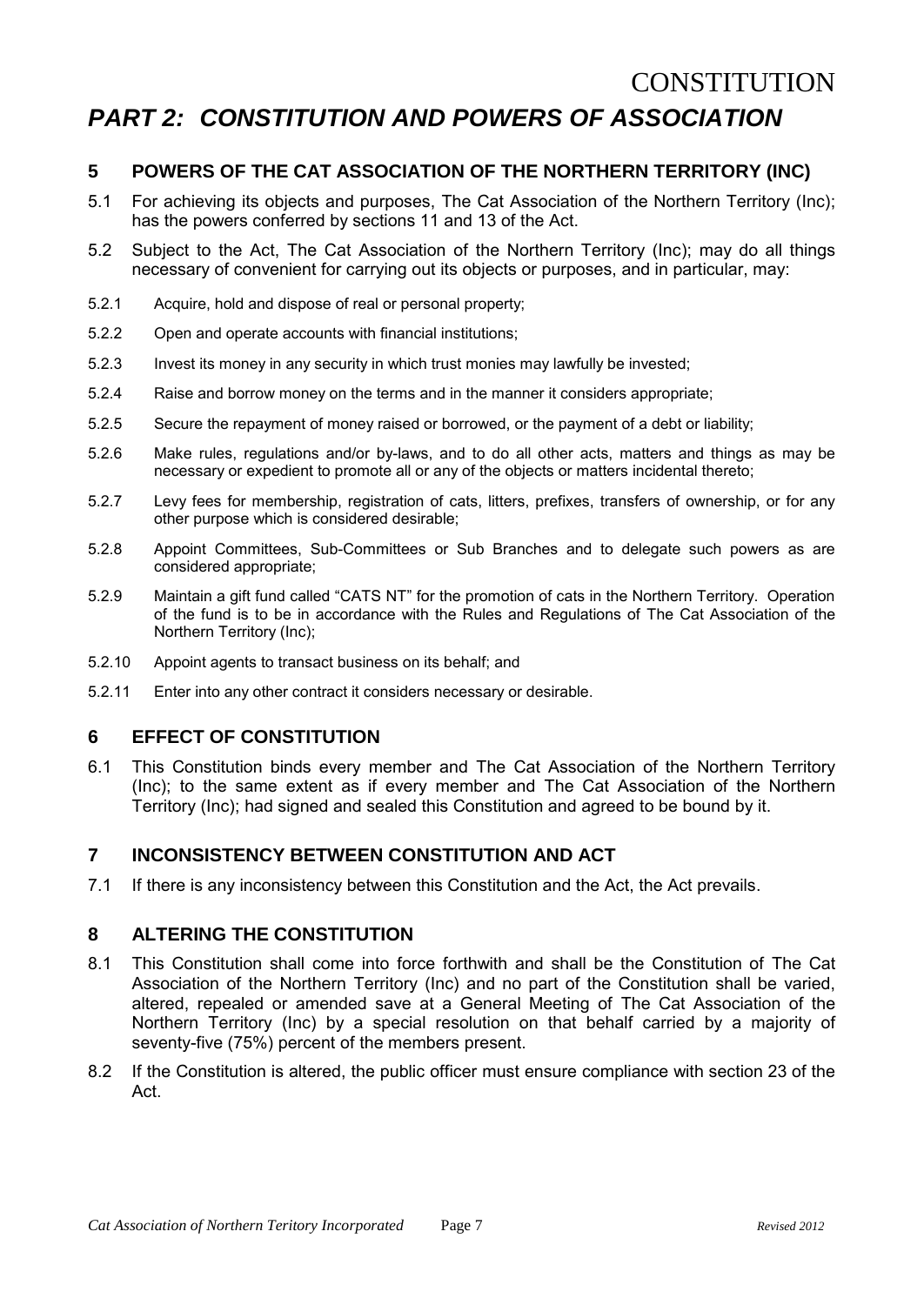# <span id="page-7-0"></span>*PART 3: MEMBERS*

### *DIVISION 1 MEMBERSHIP*

#### <span id="page-7-1"></span>**9 CLASSES OF MEMBERSHIP**

- 9.1 Full Membership:
- 9.1.1 A person who is 18 years or over may apply for Full Membership of The Cat Association of the Northern Territory (Inc).
- 9.1.2 The person must be a resident of the Northern Territory.
- 9.2 Junior Membership:
- 9.2.1 A person who is under the age of eighteen (18) years.
- 9.2.2 Membership fees shall not include the periodical "Mews of the NT".
- 9.2.3 On attaining eighteen (18) years, a Junior Member shall automatically be elected a Full Member.
- 9.3 Life Membership:
- 9.3.1 May be conferred upon persons who in the opinion of the Committee have given outstanding or special service to The Cat Association of the Northern Territory (Inc).
- 9.3.2 A Life Member shall retain the voting rights possessed before election to honorary status and retain all privileges of a Full Member. If not previously a member of The Cat Association of the Northern Territory (Inc) such rights as the Committee shall determine.
- 9.4 Affiliate Membership:
- 9.4.1 Clubs with objects that are kindred to the objects of The Cat Association of the Northern Territory (Inc) may apply for Affiliate Membership.
- 9.4.2 Each Affiliate Member shall annually following each annual general meeting of the Affiliate Member provide to The Cat Association of the Northern Territory (Inc) a certified copy of the Club's Balance Sheet for the preceding year and a list of current Office Bearers and a report of activities.
- 9.5 Associate Membership:
- 9.5.1 A person who is not otherwise eligible to apply for membership of The Cat Association of the Northern Territory (Inc) under another memebership class may apply for Associate Membership.
- 9.5.2 An associate member must not vote but may have other rights as determined by the Committee or by resolution at a general meeting.

#### <span id="page-7-2"></span>**10 APPLICATION FOR MEMBERSHIP**

- 10.1 Application for membership shall be:
- 10.1.1 made in writing on a form approved by the Committee; and
- 10.1.2 signed by the person and proposed by a member of The Cat Association of the Northern Territory (Inc).

### <span id="page-7-3"></span>**11 APPROVAL OF COMMITTEE**

- 11.1 The name of every person applying for membership shall be submitted to the Committee at its next available Committee meeting for election or otherwise.
- 11.2 The Committee shall have power to refuse application for membership.
- 11.3 If an application is rejected, the applicant may appeal against the decision by giving notice to the Secretary within fourteen (14) days after being advised of the rejection.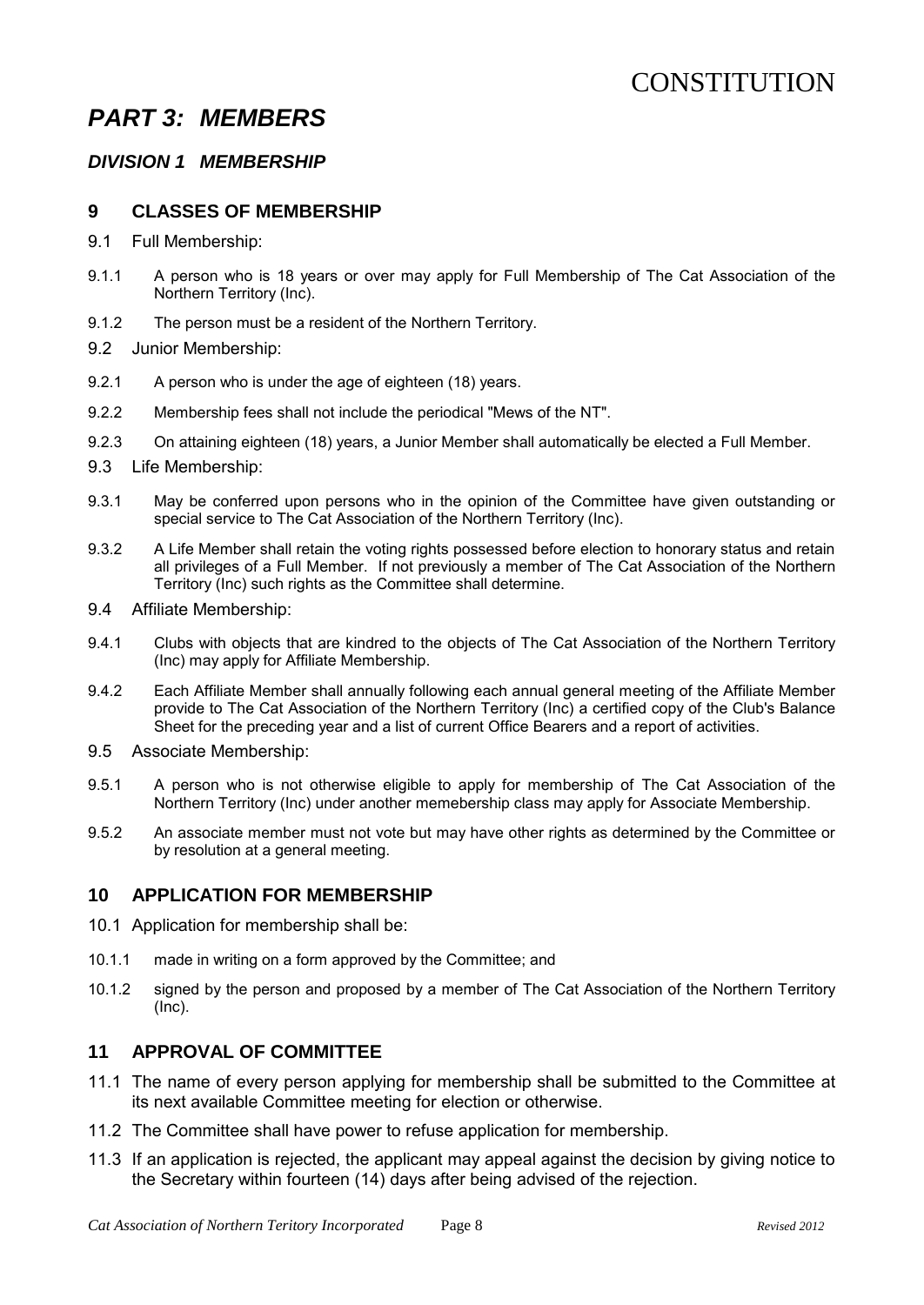- 11.4 If an applicant gives notice of an appeal against the rejection of his or her application, the Committee must reconsider the application at the next committee meeting after receipt of the notice of appeal.
- 11.5 If after reconsidering an application the Committee reaffirms its decision to reject the application, the decision is final.

# <span id="page-8-0"></span>**12 JOINING FEE**

- 12.1 If an application for membership is approved by the Committee, the applicant becomes a member on payment of the joining fee.
- 12.2 The joining fee is either:
- 12.2.1 a pro rata annual fee based on the remaining part of the financial year; or
- 12.2.2 the amount determined from time to time by resolution at a general meeting.

### <span id="page-8-1"></span>**13 ANNUAL MEMBERSHIP FEES**

- 13.1 All members subscription shall become due and payable on the first day of February each year.
- 13.2 The annual membership fee for each of the classes of membership referred to in clause 9 is the amount determined from time by the Committee.
- 13.2.1 In the case of a Family Membership, where one member is a Life Member, the annual subscription shall be the difference between a family membership and a single membership.
- 13.3 Any person whose subscription shall be unpaid for three (3) months shall be deemed an unfinancial member and shall not be entitled to any privileges of membership.

# *DIVISION 2 RIGHTS OF MEMBERS*

### <span id="page-8-2"></span>**14 GENERAL**

- 14.1 Subject to sub-clause 15.4, a member may exercise the rights of membership when his or her name is entered in the register of members.
- 14.2 A right of membership of The Cat Association of the Northern Territory (Inc):
- 14.2.1 is to be issued annually with Membership advice and Number;
- 14.2.2 is not capable of being transferred or transmitted to another person; and
- 14.2.3 terminates on the cessation of membership whether by death, resignation or otherwise.
- 14.3 The Committee has the power to determine the rights of membership.

# <span id="page-8-3"></span>**15 VOTING**

- 15.1 Subject to sub-clause 15.4 and clause 18, each member has one vote at general meetings of The Cat Association of the Northern Territory (Inc).
- 15.2 Junior and Associate Members do not have the right to vote at any meetings of The Cat Association of the Northern Territory (Inc).
- 15.3 Each Affiliate Member has one vote at any meetings of The Cat Association of the Northern Territory (Inc).
- 15.4 A member is not eligible to vote until ten (10) working days after his or her application has been accepted.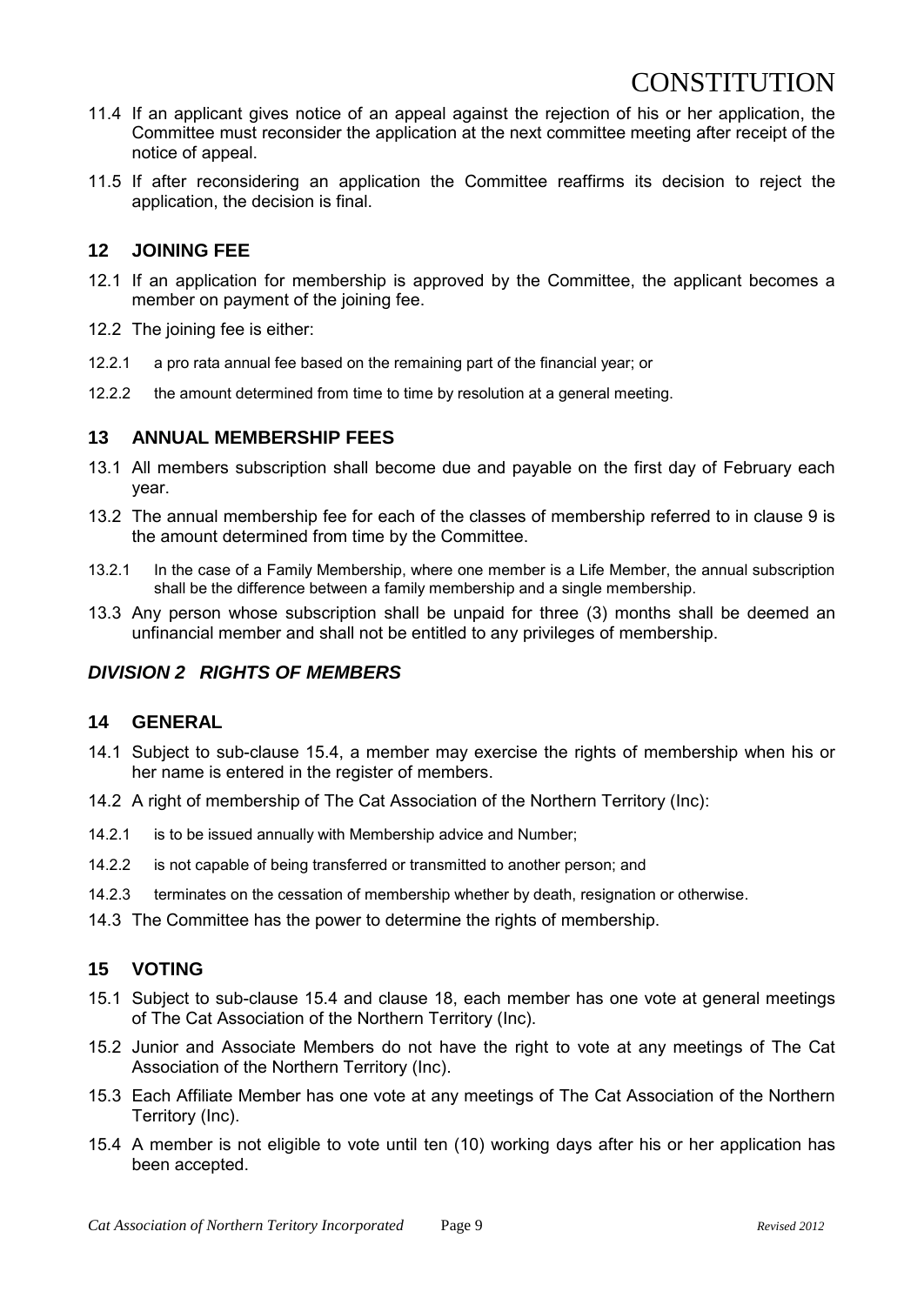# <span id="page-9-0"></span>**16 NOTICE OF MEETINGS AND SPECIAL RESOLUTIONS**

16.1 The Secretary must give all members notice of general meetings and special resolutions in the manner and time prescribed by this Constitution.

### <span id="page-9-1"></span>**17 ACCESS TO INFORMATION ON CAT ASSOCIATION OF THE NORTHERN TERRITORY (INC)**

- 17.1 The following must be available for inspection by members:
- 17.1.1 a copy of this Constitution;
- 17.1.2 minutes of general meetings;
- 17.1.3 a register of members; and
- 17.1.4 annual reports and annual financial reports.

### <span id="page-9-2"></span>**18 RAISING GRIEVANCES AND COMPLAINTS**

- 18.1 A member may raise a grievance or complaint about a committee member, the Committee or another member of The Cat Association of the Northern Territory (Inc).
- 18.2 The grievance or complaint must be dealt with by the procedures set out in Part 8.

# *DIVISION 3 TERMINATION, DEATH, SUSPENSION AND EXPULSION*

#### <span id="page-9-3"></span>**19 TERMINATION OF MEMBERSHIP**

- 19.1 Membership of the Association may be terminated by:
- 19.1.1 a notice of resignation addressed and posted to the Association or given personally to the Secretary or another committee member;
- 19.1.2 non-payment of the annual membership fee within the time allowed under sub-clause 13.3; or
- 19.1.3 expulsion in accordance with this Division.

# <span id="page-9-4"></span>**20 DEATH OF MEMBER OR WHEREABOUTS UNKNOWN**

20.1 If a member dies or the whereabouts of a member are unknown, the Committee must cancel the member's membership.

# <span id="page-9-5"></span>**21 SUSPENSION OR EXPULSION OF MEMBERS**

- 21.1 If the Committee considers that a member should be suspended or expelled because his or her conduct is detrimental to the interests of The Cat Association of the Northern Territory (Inc), the Committee must give notice of the proposed suspension or expulsion to the member.
- 21.2 The notice must:
- 21.2.1 be in writing and include:
- 21.2.1.1 the time, date and place of the committee meeting at which the question of that suspension or expulsion will be decided; and
- 21.2.1.2 the particulars of the conduct; and
- 21.2.1.3 be given to the member not less than 30 days before the date of the committee meeting referred to in paragraph 21.2.1.1.
- 21.3 At the meeting, the Committee must afford the member a reasonable opportunity to be heard or to make representations in writing.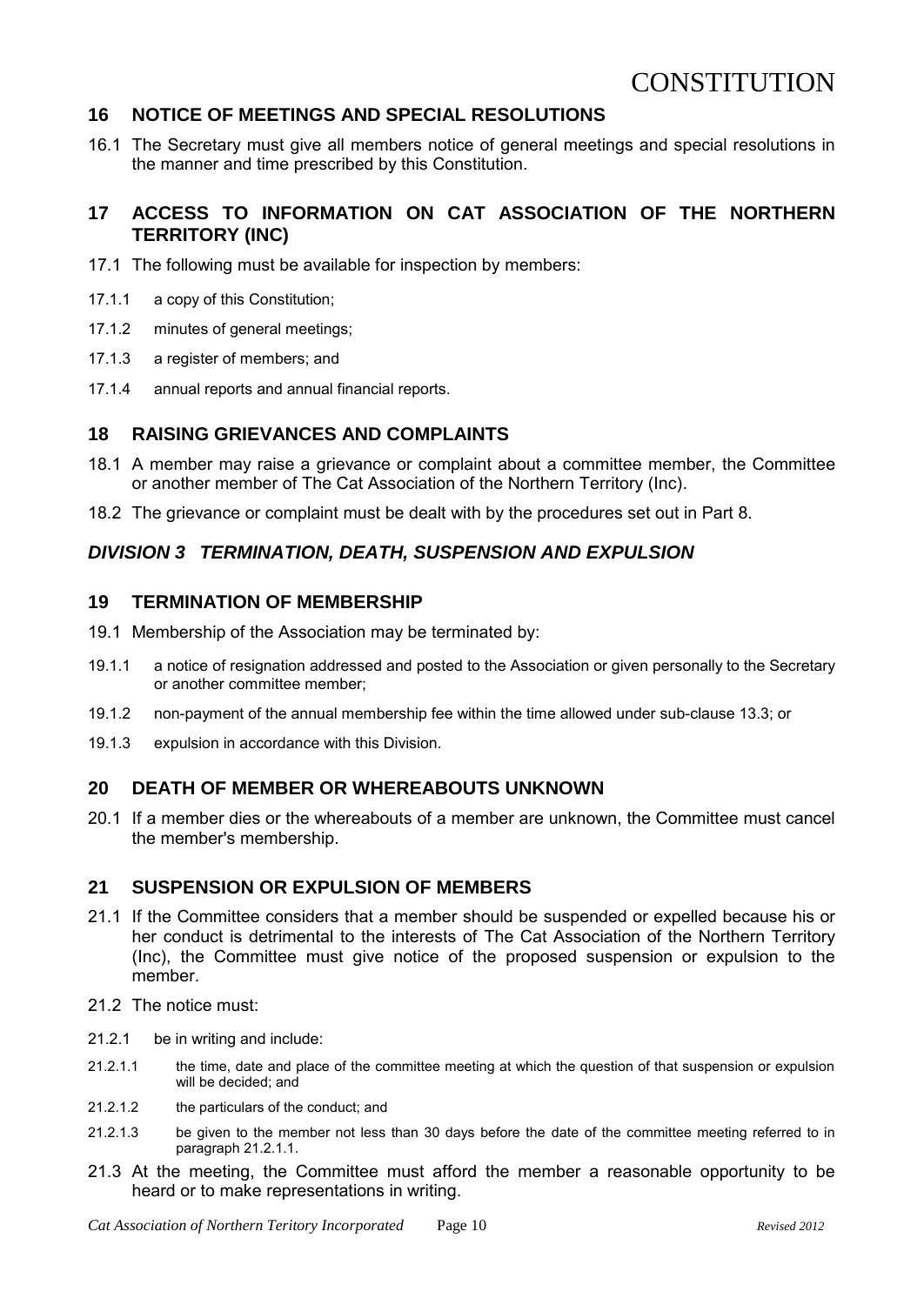- 21.4 The Committee may suspend or expel or decline to suspend or expel the member from The Cat Association of the Northern Territory (Inc) and must give written notice of the decision and the reason for it to the member.
- 21.5 Subject to clause 22, the decision to suspend or expel a member takes effect 14 days after the day on which notice of the decision is given to the member.
- 21.6 In the case of a person suspended or disqualified or otherwise ineligible to take part in shows or exhibitions held under the rules of The Cat Association of the Northern Territory (Inc) he or she shall cease to be a member for the term of such suspension, disqualification or ineligibility, or for a longer period as the Committee shall decide.
- 21.7 Any person whether a member of The Cat Association of the Northern Territory (Inc) or not, may be disqualified by The Cat Association of the Northern Territory (Inc) if in the opinion of the Committee such has:
- 21.7.1 taken part in promotion of an unrecognised show or exhibition;
- 21.7.2 entered a cat for an unrecognised show or exhibition;
- 21.7.3 exhibited a cat at any unrecognised show, or has had a proprietary interest in any cat when such cat was being shown at an unrecognised show;
- 21.7.4 acted as Judge or in any other official capacity at any unrecognised show;
- 21.7.5 knowingly employed any disqualified person in any capacity whatsoever, in connection with cats; and
- 21.7.6 been found guilty of wilfully stealing, poisoning, maiming or otherwise disfiguring any cat. The disqualification in this case is for life and shall prevent such person from holding a Prefix and breeding or registering any cats with The Cat Association of the Northern Territory (Inc).
- 21.8 The person disqualified shall not be permitted to take part in any recognised show whether as a competitor or judge or other official.

#### <span id="page-10-0"></span>**22 APPEALS AGAINST SUSPENSION OR EXPULSION**

- 22.1 A member who is suspended or expelled under clause 21 may appeal against that suspension or expulsion by giving notice to the Secretary within fourteen (14) days after receipt of the Committee's decision.
- 22.2 The appeal must be considered at a general meeting of the Association and the member must be afforded a reasonable opportunity to be heard at the meeting or to make representations in writing prior to the meeting for circulation at the meeting.
- 22.3 The members present at the general meeting must, by resolution, either confirm or set aside the decision of the Committee to suspend or expel the member.
- 22.4 The member is not suspended or does not cease to be a member until the decision of the Committee to suspend or expel him or her is confirmed by a resolution of the members.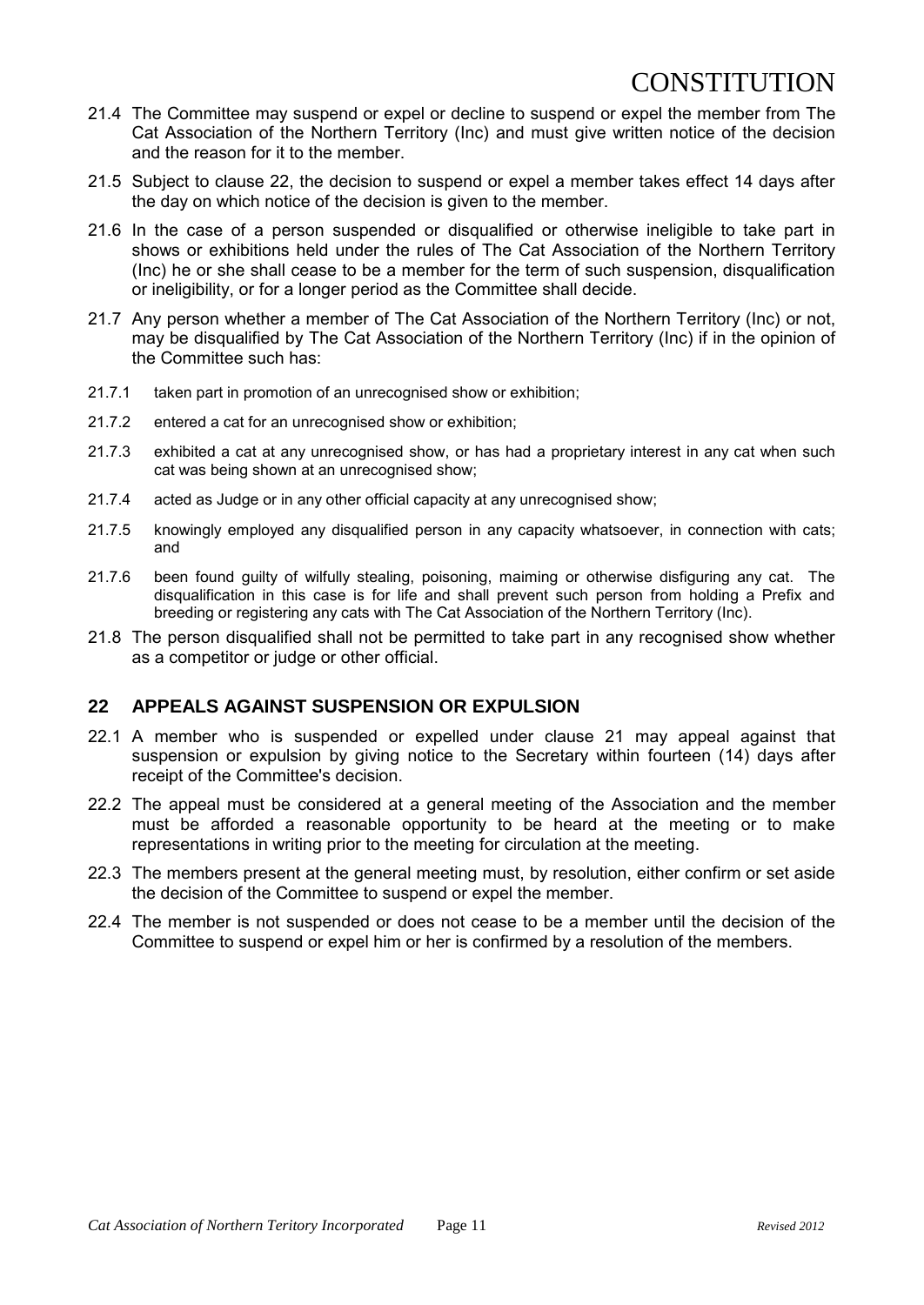# <span id="page-11-0"></span>*PART 4: MANAGEMENT COMMITTEE*

# *DIVISION 1 GENERAL*

#### <span id="page-11-1"></span>**23 ROLE AND POWERS**

- 23.1 The business of The Cat Association of the Northern Territory (Inc) must be managed by or under the direction of a Management Committee.
- 23.2 The Management Committee may exercise all the powers of The Cat Association of the Northern Territory (Inc) except those matters that the Act or this Constitution requires The Cat Association of the Northern Territory (Inc) to determine through a general meeting of members.
- 23.3 The Management Committee may appoint and remove staff.
- 23.4 The Management Committee may establish one or more subcommittees consisting of the members of The Cat Association of the Northern Territory (Inc) the Committee considers appropriate.

#### <span id="page-11-2"></span>**24 COMPOSITION OF MANAGEMENT COMMITTEE**

- 24.1 The Management Committee comprises:
- 24.1.1 President, Vice-President, Secretary, Minute Secretary, Status Clerk, Treasurer, Registrar, Prefix Recorder, Editor, Sub-Editor, Chief Steward, Policy & Procedures Manager and Committee Members.
- 24.1.2 Members may also be appointed to act as Publicity Officer, Honours Recorder, Membership Secretary, Show Manager, Club Liaison Officer and Trainee Registrar. These are honorary appointments and therefore ex officio members of the Committee. These positions do not carry any voting rights.
- 24.2 The Management Committee shall consist of a maximum of eighteen (18) elected members.
- 24.3 A Member of the Management Committee may hold two (2) positions.
- 24.4 Each Affiliate Member or The Cat Association of the Northern Territory (Inc) Sub-Branch shall elect a delegate at the Affiliates Annual General Meeting or in the case of a Sub-Branch at a special meeting held to do such. Delegates represent the Affiliate Member's or The Cat Association of the Northern Territory (Inc) Sub-Branch's interests at meetings of The Cat Association of the Northern Territory (Inc). The delegate from each Affiliate Member or The Cat Association of the Northern Territory (Inc) Sub-Branch shall be ipso facto a member of the Committee, such Committee Member shall have voting rights.
- 24.5 An Immediate Past President shall be an honorary position conferred on a retiring President who no longer retains a position on the Committee.
- 24.5.1 When conferred the Immediate Past President shall remain in such office until the current President vacates office and at Committee Meetings does not have a vote.
- 24.6 Unless elected directly as a separate office holder, the Committee must appoint one committee member to be The Cat Association of the Northern Territory (Inc)'s public officer.

#### <span id="page-11-3"></span>**25 DELEGATION**

- 25.1 The Committee may delegate to a Sub-Committee or staff any of its powers and functions other than:
- 25.1.1 this power of delegation; or
- 25.1.2 a duty imposed on the Committee by the Act or any other law.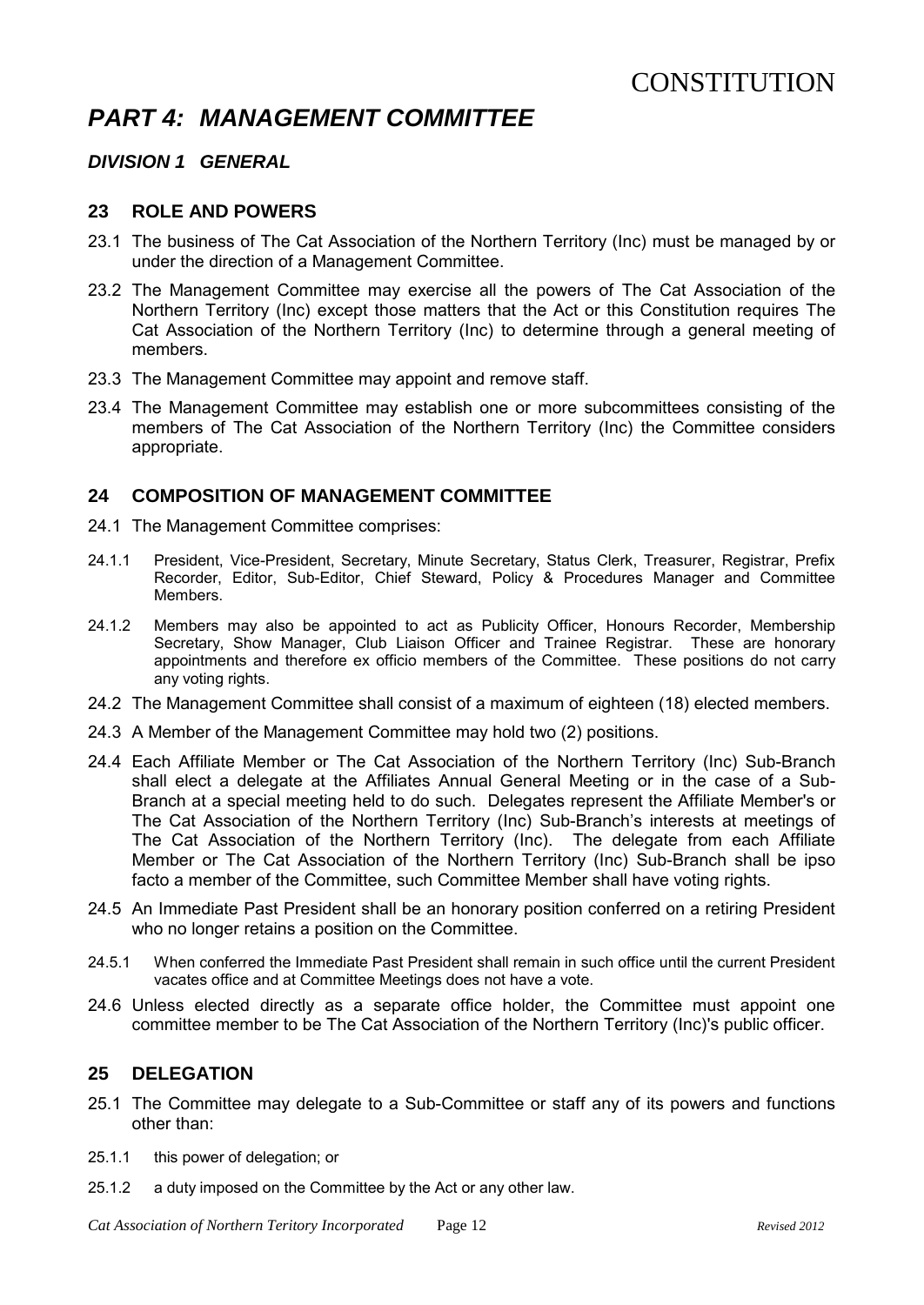- 25.2 The delegation must be in writing and may be subject to the conditions and limitations the Committee considers appropriate.
- 25.3 The Committee may, in writing, revoke wholly or in part the delegation.
- 25.4 The President and Secretary shall be ex-officio members of all Sub-Committees.

# *DIVISION 2 TENAURE OF OFFICE*

#### <span id="page-12-0"></span>**26 ELIGIBILITY OF COMMITTEE MEMBERS**

- 26.1 A committee member must be a Full Member or Life Member who is eighteen (18) years or over.
- 26.2 Committee members must be elected to the Committee at an annual general meeting or appointed under clause 33.

# <span id="page-12-1"></span>**27 NOMINATION FOR ELECTION TO COMMITTEE**

- 27.1 A member is not eligible for election to the Committee unless the Secretary receives a written nomination for that member fourteen (14) prior to the date fixed for the Annual General Meeting each year.
- 27.2 The nomination must be signed by:
- 27.2.1 the nominator and a seconder; and
- 27.2.2 the nominee to signify his or her willingness to stand for election.
- 27.3 A person who is eligible for election or re-election under this clause may:
- 27.3.1 propose or second himself or herself for election or re-election; and
- 27.3.2 vote for himself or herself.
- 27.4 Only two members from the same family may be on the Committee at any one time.

### <span id="page-12-2"></span>**28 RETIREMENT OF COMMITTEE MEMBERS**

- 28.1 A committee member holds office until the next annual general meeting unless the member vacates the office under clause 31 or is removed under clause 32.
- 28.2 Subject to sub-clause 28.3, at an annual general meeting the office of each committee member becomes vacant and elections for a new Committee must be held.
- 28.3 The President of the outgoing Committee must preside at the annual general meeting until a new member is elected as President.
- 28.4 Members may serve consecutive terms on the Committee.

### <span id="page-12-3"></span>**29 ELECTION BY DEFAULT**

- 29.1 If the number of persons nominated for election to the Committee under clause 27 does not exceed the number of vacancies to be filled, the President must declare the persons to be duly elected as members of the Committee at the annual general meeting.
- 29.2 If vacancies remain on the Committee after the declaration under sub-clause 29.1, additional nominations of committee members may be accepted from the floor of the annual general meeting.
- 29.3 If the nominations from the floor do not exceed the number of remaining vacancies, the President must declare those persons to be duly elected as members of the Committee.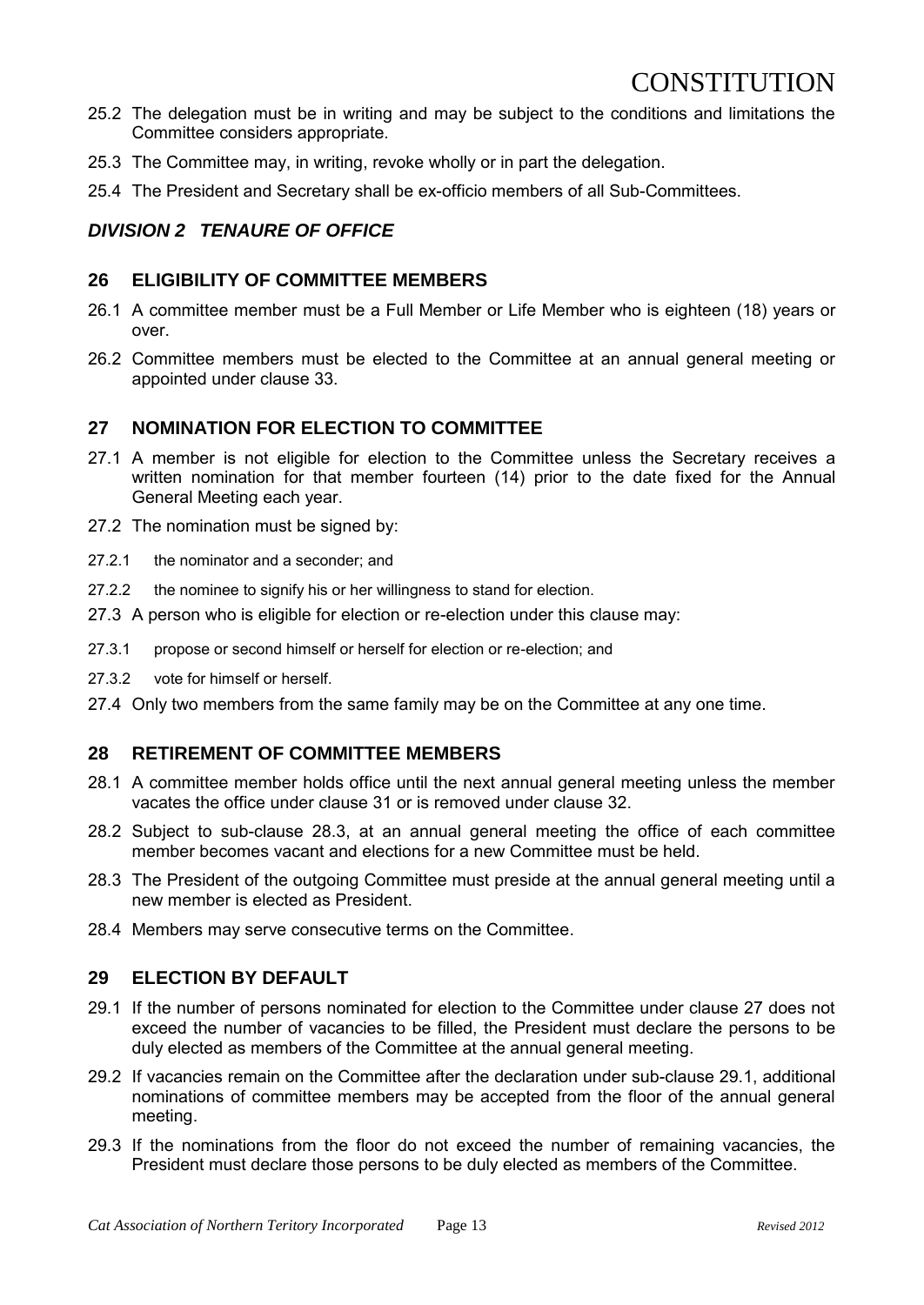29.4 If the nomination from the floor are less than the number of of remaining vacancies, the unfilled vacancies are taken to be casual vacancies and must be filled by the new Committee in accordance with clause 33.

# <span id="page-13-0"></span>**30 ELECTION BY BALLOT**

- 30.1 If the number of nominations exceeds the number of vacancies on the Committee, ballots for those positions must be conducted.
- 30.2 The ballot shall be conducted at the annual general meeting of The Cat Association of the Northern Territory (Inc). Two impartial scrutineers shall be elected to oversight the counting of the ballot. Where a tied vote occurs the ballot will be re-conducted till a decision is obtained.
- 30.3 The members chosen by ballot must be declared by the President to be duly elected as members of the Committee.

### <span id="page-13-1"></span>**31 VACATING OFFICE**

- 31.1 The office of a committee member becomes vacant if:
- 31.1.1 the member:
- 31.1.1.1 is disqualified from being a committee member under section 30 or 40 of the Act;
- 31.1.1.2 resigns by giving written notice to the Committee;
- 31.1.1.3 dies or is rendered permanently incapable of performing the duties of office by mental or physical illhealth;
- 31.1.1.4 ceases to be a resident of the Northern Territory; or
- 31.1.1.5 ceases to be a member of The Cat Association of the Northern Territory (Inc).
- 31.1.2 the member is absent from more than:
- 31.1.2.1 3 consecutive committee meetings; or
- 31.1.2.2 3 committee meetings in the same financial year without tendering an apology to the President;

of which meetings the member received notice and the Committee has resolved to declare the office vacant.

#### <span id="page-13-2"></span>**32 REMOVAL OF COMMITTEE MEMBER**

- 32.1 The Cat Association of the Northern Territory (Inc), through a special general meeting of members, may remove any committee member before the member's term of office ends.
- 32.2 If a vacancy arises through removal under sub-clause 32.1, an election must be held to fill the vacancy.

# <span id="page-13-3"></span>**33 FILLING CASUAL VACANCY ON COMMITTEE**

- 33.1 If a vacancy remains on the Committee after the application of clause 29 or if the office of a committee member becomes vacant under clause 31, the Committee may appoint any member of The Cat Association of the Northern Territory (Inc) to fill that vacancy.
- 33.1.1 Such nominee shall hold office until the next annual general meeting, when such position shall be filled by election.
- 33.2 However, if the office of public officer becomes vacant, a person must be appointed under section 27(6) of the Act to fill the vacancy.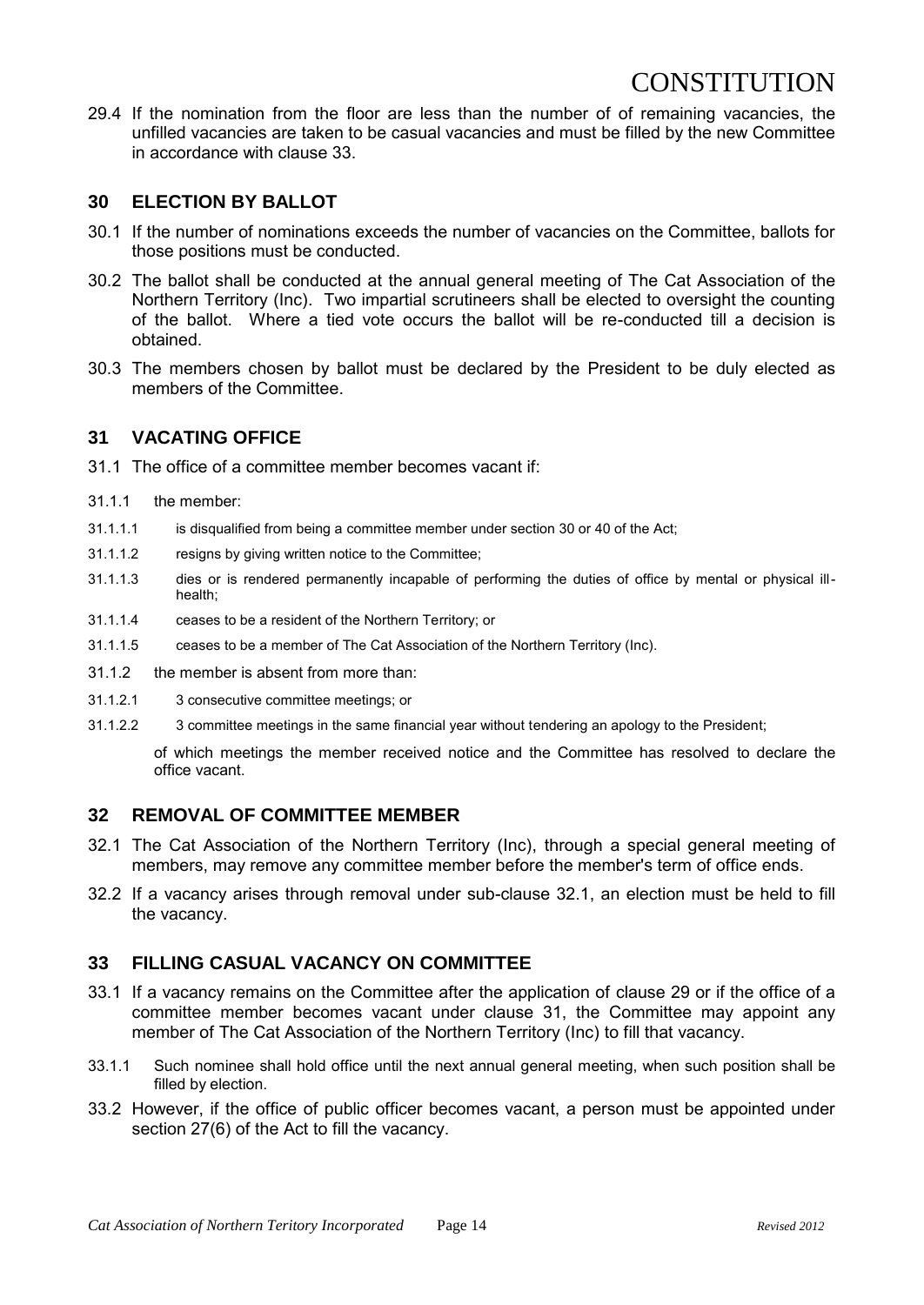### *DIVISION 3 DUTIES OF COMMITTEE MEMBERS*

### <span id="page-14-0"></span>**34 COLLECTIVE RESPONSIBILITY OF COMMITTEE**

- 34.1 All acts done by members of the Committee or of a Sub-Committee duly authorised on their behalf shall, notwithstanding that it afterwards be discovered that some person or persons were ineligible to act on such Committee or Sub-Committee be as valid as if such person or persons were eligible to act on such Committee or Sub-Committee.
- 34.2 As soon as practicable after being elected to the Committee, each committee member must become familiar with the Act and regulations made under the Act.
- 34.3 The Committee is collectively responsible for ensuring The Cat Association of the Northern Territory (Inc) complies with the Act and regulations made under the Act.

#### <span id="page-14-1"></span>**35 PRESIDENT AND VICE-PRESIDENT**

- 35.1 Subject to sub-clauses 35.2 and 35.3, the President must preside at all general meetings and committee meetings.
- 35.2 If the President is absent from a meeting, the Vice-President must preside at the meeting.
- 35.3 If the President and the Vice-President are both absent, the presiding member for that meeting must be:
- 35.3.1 a member elected by the other members present if it is a general meeting; or
- 35.3.2 a committee member elected by the other committee members present if it is a committee meeting.
- 35.4 The Vice-President shall assume the position of President if the position of President becomes vacant during the year until a permanent President is appointed by the Committee or until the next general meeting whichever is decided by the Committee.

### <span id="page-14-2"></span>**36 SECRETARY**

- 36.1 The Secretary must:
- 36.1.1 coordinate the correspondence of The Cat Association of the Northern Territory (Inc);
- 36.1.2 ensure minutes of all proceedings of general meetings and of committee meetings are kept in accordance with section 38 of the Act;
- 36.1.3 maintain the register of members in accordance with section 34 of the Act;
- 36.1.4 unless the members resolve otherwise at a general meeting have custody of all books, documents, records and registers of The Cat Association of the Northern Territory (Inc), other than those required by sub-clause 37.5 to be in the custody of the Treasurer; and
- 36.1.5 perform any other duties imposed by this Constitution on the Secretary.
- 36.2 All or any of the duties required to be performed by the Secretary in sub-clause 36.1 may be performed by another committee member.

#### <span id="page-14-3"></span>**37 TREASURER**

- 37.1 The Treasurer must:
- 37.1.1 receive all moneys paid to or received by The Cat Association of the Northern Territory (Inc) and issue receipts for those moneys in the name of The Cat Association of the Northern Territory (Inc);
- 37.1.2 all moneys received into the account of The Cat Association of the Northern Territory (Inc) within 5 working days after receipt;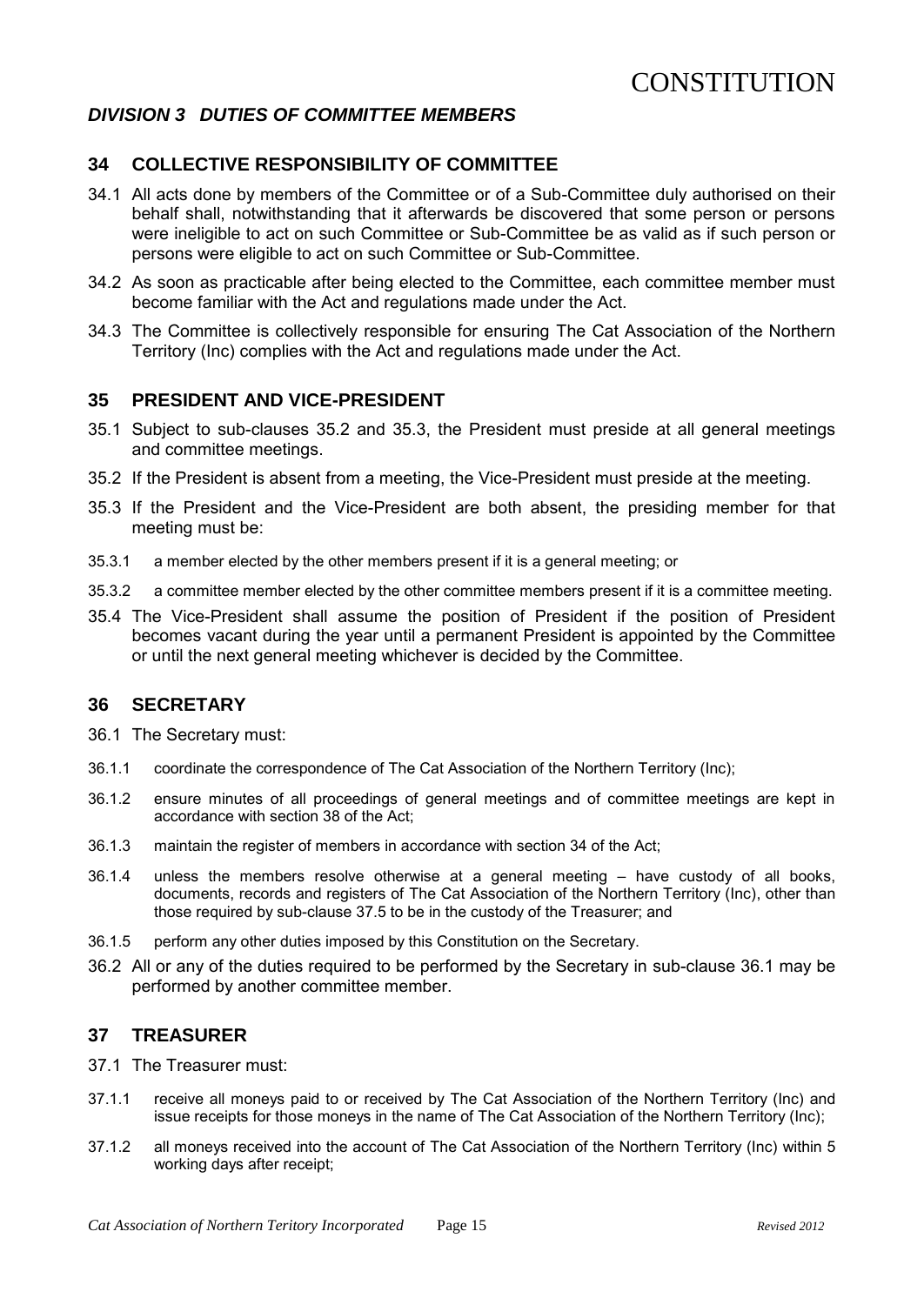- 37.1.3 make any payments authorised by the Committee or by a general meeting of The Cat Association of the Northern Territory (Inc) from the The Cat Association of the Northern Territory (Inc)'s funds; and
- 37.1.4 ensure cheques are signed by him or her and at least one other committee member, or by any two (2) other committee members authorised by the Committee.
- 37.2 The Treasurer must ensure the accounting records of The Cat Association of the Northern Territory (Inc) are kept in accordance with section 41 of the Act.
- 37.3 The Treasurer must coordinate the preparation of The Cat Association of the Northern Territory (Inc)'s annual statement of accounts.
- 37.4 If directed to do so by the President, the Treasurer must submit to the Committee a report, balance sheet or financial statement in accordance with that direction.
- 37.5 The Treasurer has custody of all securities, books and documents of a financial nature and accounting records of The Cat Association of the Northern Territory (Inc) unless the members resolve otherwise at a general meeting.
- 37.6 The Treasurer must perform any other duties imposed by this Constitution on the Treasurer.

### <span id="page-15-0"></span>**38 PUBLIC OFFICER**

- 38.1 The public officer must ensure that documents are filed with the Commissioner of Consumer Affairs in accordance with sections 23, 28 and 45 of the Act.
- 38.2 The public officer must keep a current copy of the Constitution of The Cat Association of the Northern Territory (Inc).

#### <span id="page-15-1"></span>**39 ADDITIONAL OFFICE HOLDERS**

39.1 The Committeee may appoint a patron to The Cat Association of the Northern Territory (Inc).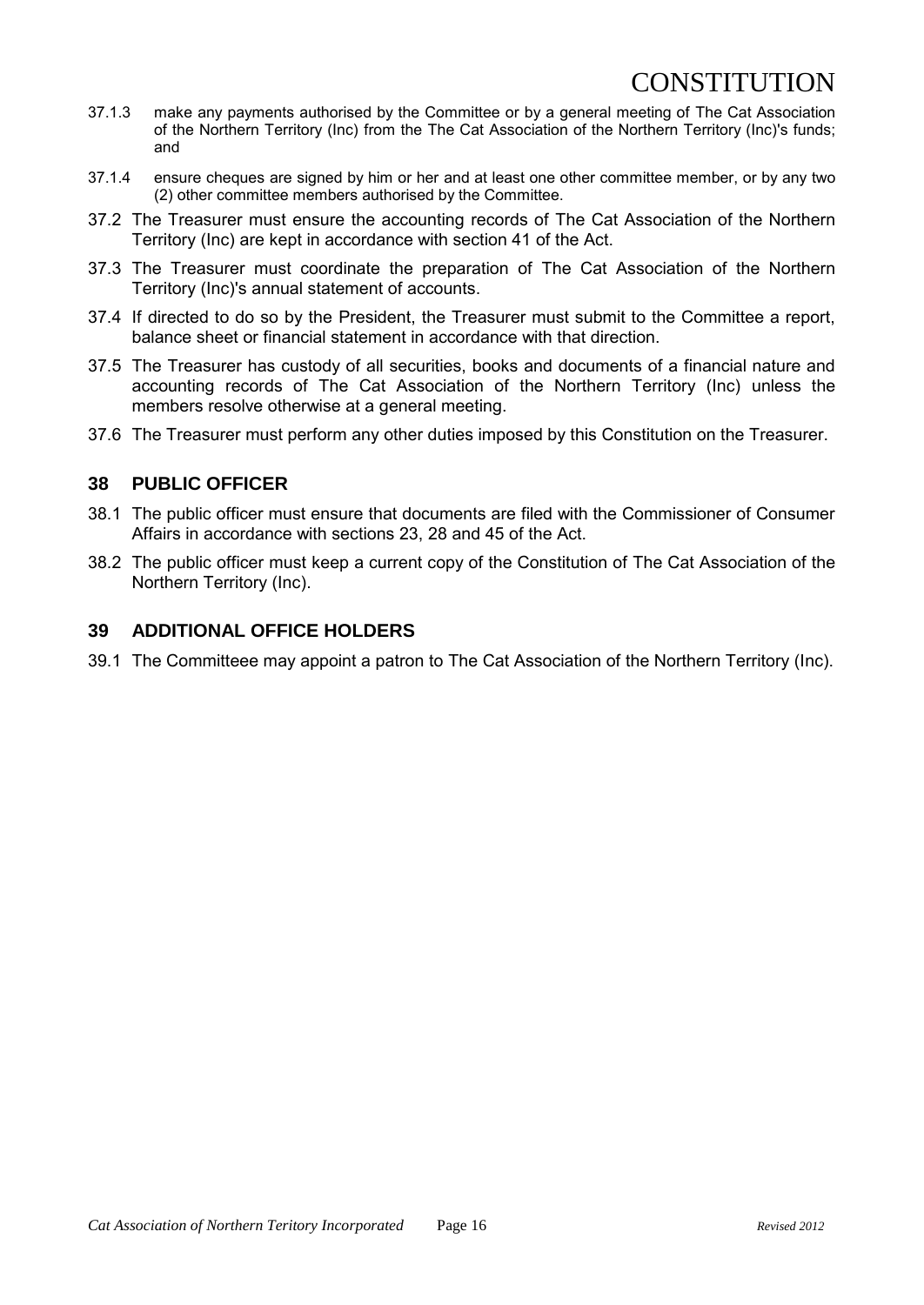# <span id="page-16-0"></span>*PART 5: MEETINGS OF MANAGEMENT COMMITTEE*

# <span id="page-16-1"></span>**40 FREQUENCY AND CALLING OF MEETINGS**

- 40.1 The Committee must meet together for the conduct of business each calendar month provided there be business to warrant such meeting, or as often as deemed necessary but not less than four (4) times in each financial year.
- 40.2 Each Committee Member shall be informed of such meeting in writing, seven (7) clear days before the meeting if such Committee Member was absent from the previous meeting, or at least twenty-four (24) hours before the meeting if they attended the previous meeting.
- 40.3 The President, the Secretary, or any two members of the Committee, shall have power to call Committee Meetings.
- 40.4 The President, or at least half the committee members, may at any time convene a special meeting of the Committee.
- 40.5 A special meeting may be convened to deal with an appeal under clause 22.

### <span id="page-16-2"></span>**41 VOTING AND DECISION MAKING**

- 41.1 All members of the Committee present at the Meeting, except the Chairman at the Meeting, Immediate Past President, and the Secretary shall be entitled to vote.
- 41.2 The method of voting shall be open voting. A question arising at a committee meeting must be decised by a majority of votes.
- 41.3 Any Committee Member who is unable to be present at the Meeting may nominate a proxy to deliver votes on their behalf. Such proxy votes shall be accepted provided it is in writing*.*
- 41.4 The Chairman at the Meeting shall have a casting vote in all cases of equality of voting on any question.
- 41.5 The ruling of the Chairman at the Meeting on any matter of order or practice shall be considered final.

#### <span id="page-16-3"></span>**42 QUORUM**

42.1 For a committee meeting, five (5) constitutes a quorum.

#### <span id="page-16-4"></span>**43 PROCEDURE AND ORDER OF BUSINESS**

- 43.1 The procedure to be followed at a committee meeting must be determined from time to time by the Committee.
- 43.2 The order of business may be determined by the members present at the meeting.
- 43.3 Only the business for which the meeting is convened may be considered at a special meeting.

### <span id="page-16-5"></span>**44 DISCLOSURE OF INTEREST**

- 44.1 A committee member who has a direct or indirect pecuniary interest in a contract, or proposed contract, with the Association must disclose the nature and extent of the interest to the Committee in accordance with section 31 of the Act.
- 44.2 The Secretary must record the disclosure in the minutes of the meeting.
- 44.3 The Chairperson must ensure a committee member who has a direct or indirect pecuniary interest in a contract, or proposed contract, complies with section 32 of the Act.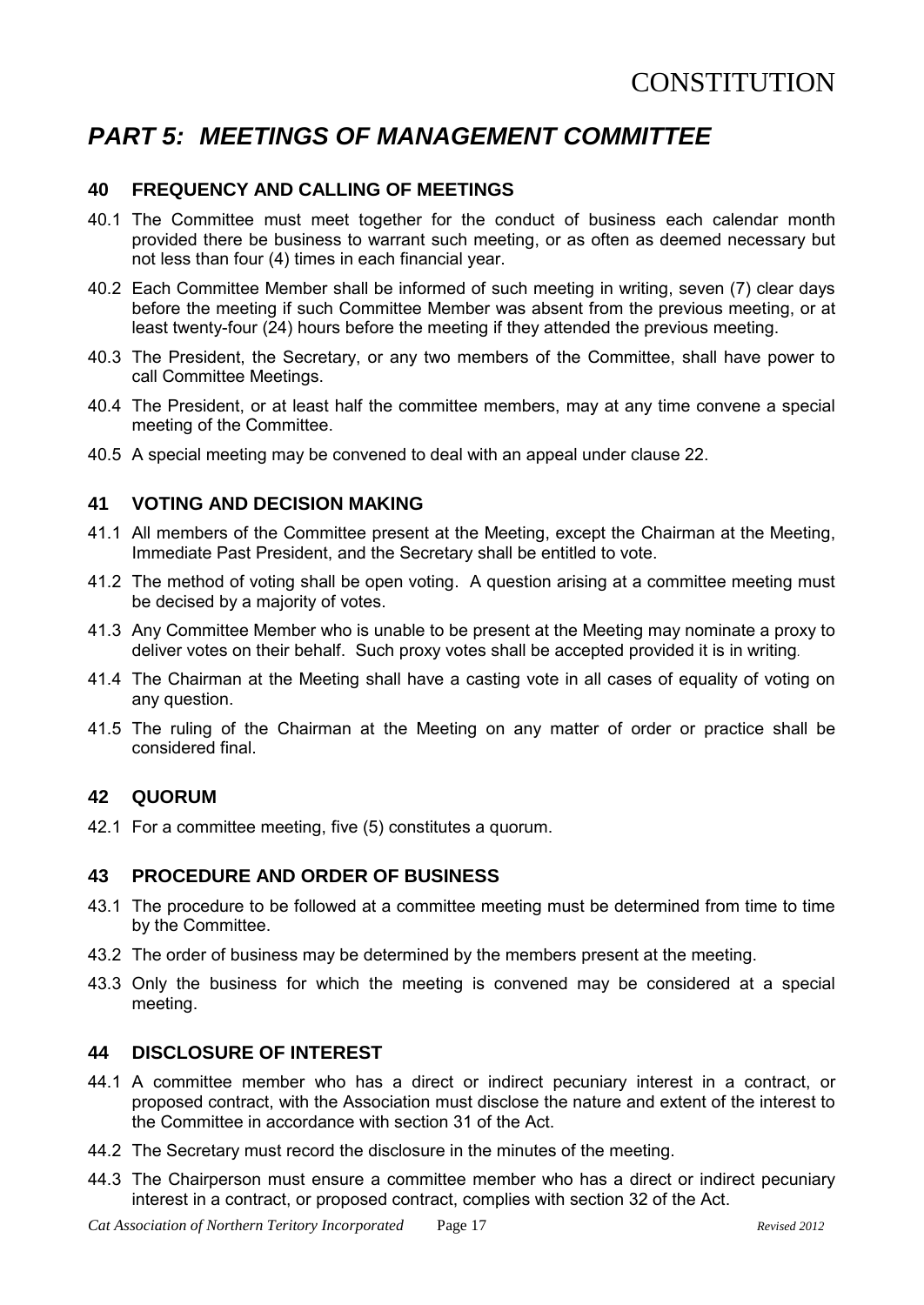# <span id="page-17-0"></span>*PART 6: GENERAL MEETINGS*

### <span id="page-17-1"></span>**45 CONVENING GENERAL MEETINGS**

- 45.1 The Cat Association of the Northern Territory (Inc) must hold all annual general meetings within five (5) months after the end of The Cat Association of the Northern Territory (Inc)'s financial year.
- 45.2 The Committee:
- 45.2.1 may at any time convene a special general meeting;
- 45.2.2 must, within thirty (30) days after the Secretary receives a notice under sub-clause 22.1, convene a special general meeting to deal with the appeal to which the notice relates; and
- 45.2.3 must, within thirty (30) days after it receives a request under sub-clause 46.1, convene a special general meeting for the purpose specified in that request.

#### <span id="page-17-2"></span>**46 SPECIAL GENERAL MEETINGS**

- 46.1 A special general meeting of members of The Cat Association of the Northern Territory (Inc) may be summoned by the Committee and shall be so summoned by them at the request of the President or five (5) members of the Committee.
- 46.2 The request must:
- 46.2.1 state the purpose of the special general meeting; and
- 46.2.2 be signed by the members making the request.
- 46.3 If the Committee fails to convene a special general meeting within the time allowed:
- 46.3.1 for sub-clause 45.2.2 the appeal against the decision of the Committee is upheld; and
- 46.3.2 for sub-clause 45.3.3 the members who made the request may convene a special general meeting as if they were the Committee.
- 46.4 If a special general meeting is convened under sub-clause 46.3.2, The Cat Association of the Northern Territory (Inc) must meet any reasonable expenses of convening and holding the special general meeting.
- 46.5 The Secretary must give to all members not less than twenty-one (21) days notice of a special general meeting.
- 46.6 The notice must specify:
- 46.6.1 when and where the meeting is to be held; and
- 46.6.2 the particulars of and the order in which business is to be transacted.

### <span id="page-17-3"></span>**47 ANNUAL GENERAL MEETING**

- 47.1 The Annual General Meeting of The Cat Association of the Northern Territory (Inc) shall be held in March each year.
- 47.2 Notice of business for discussion at the annual meeting must be lodged in writing with the Secretary by the February Committee Meeting of that year.
- 47.3 The Secretary must give to all members not less than twenty-one (21) days notice of an annual general meeting. Except for notification regarding nominations for positions on the Management Committee which shall be circulated no later than ten (10) days prior to the date fixed for the Annual General Meeting each year.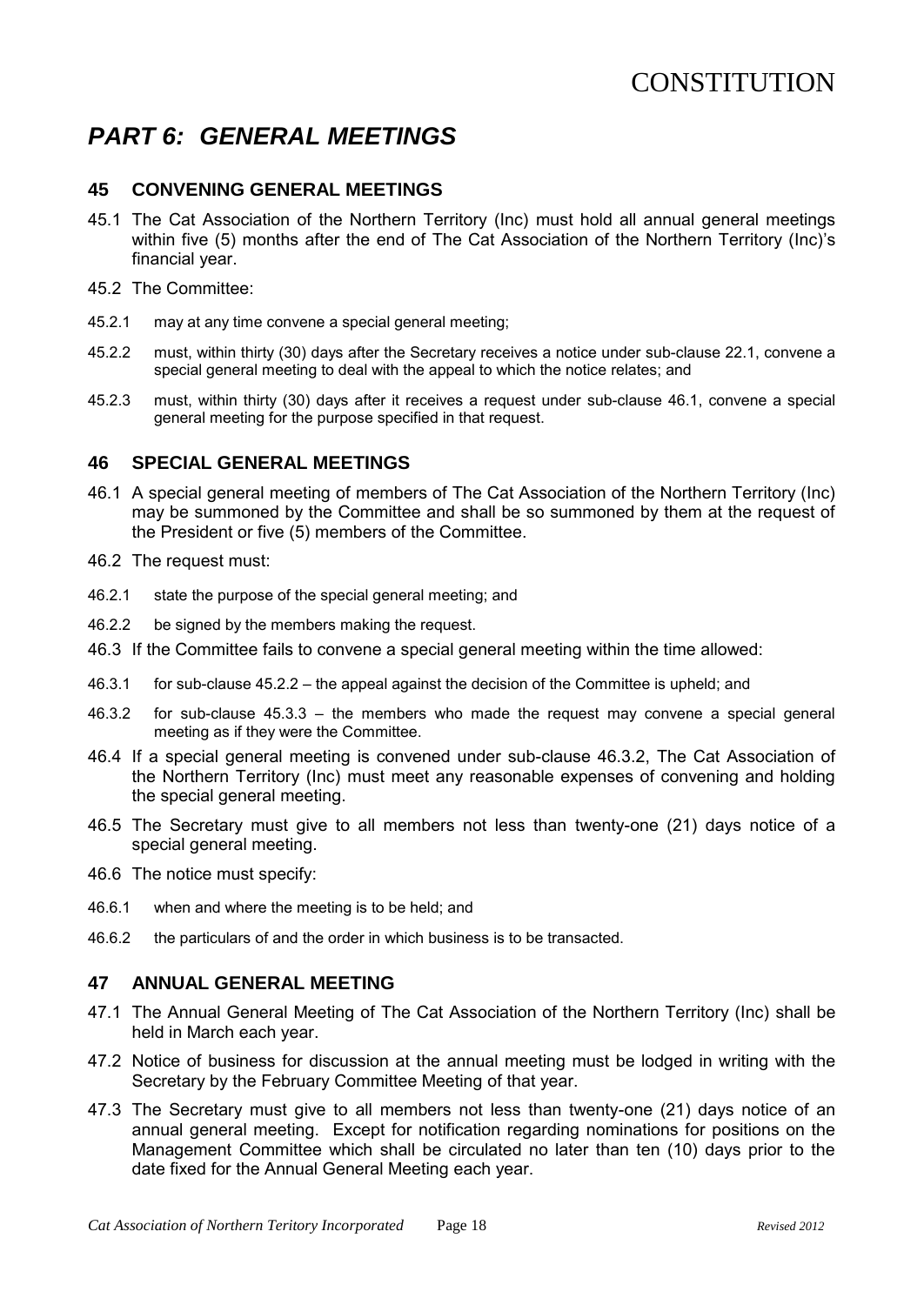47.4 The notice must specify:

- 47.4.1 when and where the meeting is to be held; and
- 47.4.2 the particulars of and the order in which business is to be transacted.
- 47.5 The order of business for each annual general meeting is as follows:
- 47.5.1 first the consideration of the accounts and reports of the Committee;
- 47.5.2 second the election of new committee members;
- 47.5.3 third any other business requiring consideration by The Cat Association of the Northern Territory (Inc) at the meeting.

#### <span id="page-18-0"></span>**48 SPECIAL RESOLUTIONS**

- 48.1 A special resolution may be moved at any general meeting of The Cat Association of the Northern Territory (Inc).
- 48.2 The Secretary must give all members not less than twenty-one (21) days notice of the meeting at which a special resolution is to be proposed.
- 48.3 The notice must include the resolution to be proposed and the intention to propose the resolution as a special resolution.

#### <span id="page-18-1"></span>**49 NOTICE OF MEETINGS**

- 49.1 The Secretary must give a notice under this Part by:
- 49.1.1 serving it on a member personally; or
- 49.1.2 sending it by post to a member at the address of the member appearing in the register of members.
- 49.2 If a notice is sent by post under sub-clause 49.1.2, sending of the notice is taken to have been properly effected if the notice is addressed and posted to the member by ordinary prepaid mail.

#### <span id="page-18-2"></span>**50 QUORUM AT GENERAL MEETINGS**

50.1 At a general meeting ten (10) or three quarters (%) of the paid membership, whichever is the lesser, constitutes a quorum.

# <span id="page-18-3"></span>**51 LACK OF QUORUM**

- 51.1 If within thirty (30) minutes after the time specified in the notice for the holding of a general meeting a quorum is not present:
- 51.1.1 for an annual general meeting or special general meeting convened under sub-clause 45.2.1 the meeting stands adjourned to the same time on the same day in the following week and to the same place;
- 51.1.2 for a meeting convened under sub-clause 45.2.2 the members who are present in person or by proxy may proceed with hearing the appeal for which the meeting is convened; or
- 51.1.3 for a meeting convened under sub-clause 45.2.3 the meeting lapses.
- 51.2 If within thirty (30) minutes after the time appointed by sub-clause 51.1.1 for the resumption of an adjourned general meeting a quorum is not present, the members who are present in person or by proxy may proceed with the business of that general meeting as if a quorum were present.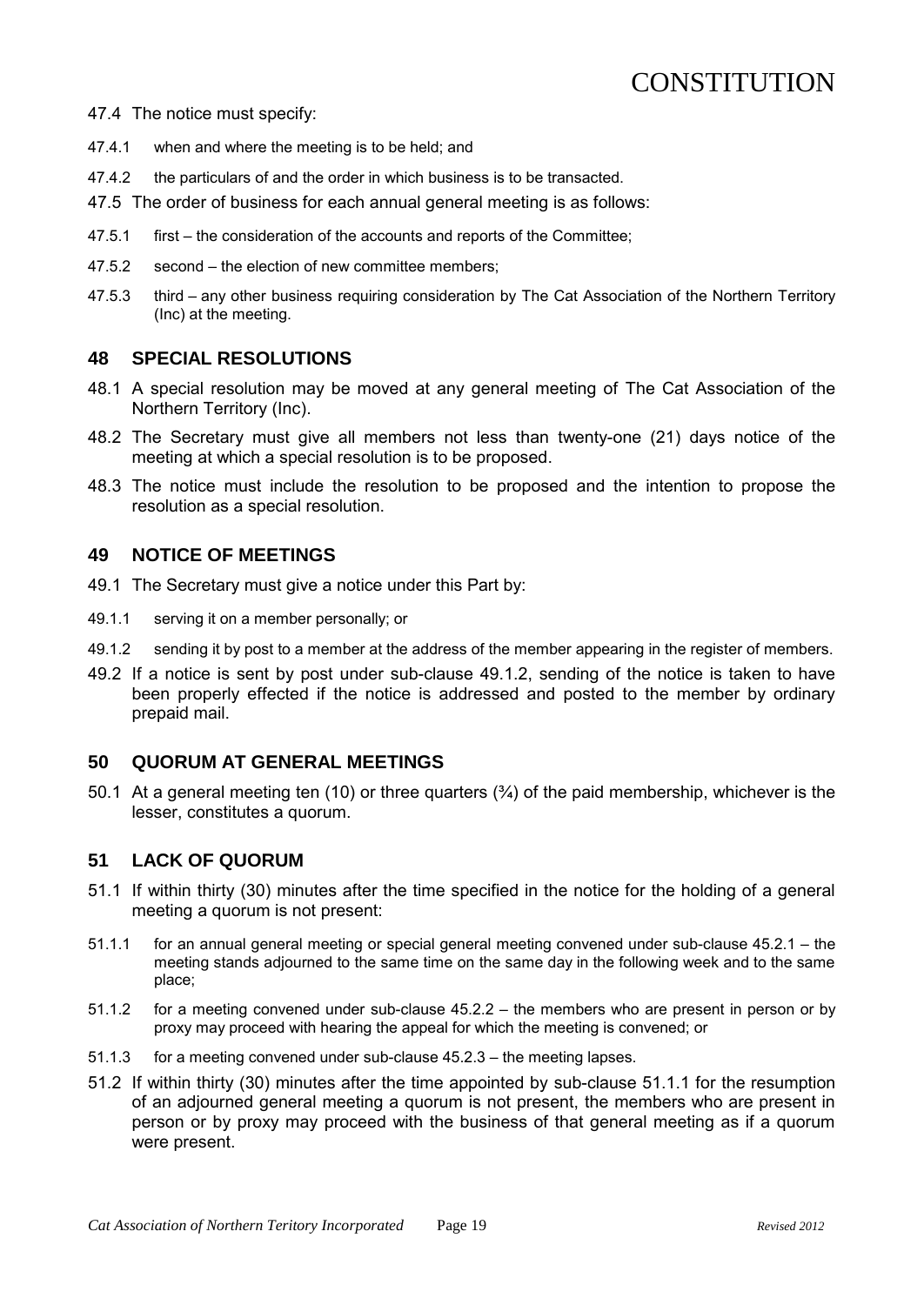- 51.3 The Chairman of the Meeting may, with the consent of a general meeting at which a quorum is present, and must, if directed by the members at the meeting, adjourn that general meeting from time to time and from place to place.
- 51.4 There must not be transacted at an adjorned general meeting any business other than business left unfinished or on the agenda at the time when the general meeting was adjprned.
- 51.5 If a general meeting is adjourned for a period of thirty (30) days or more, the Secretary must give notice of the adjourned general meeting as if that general meeting were a fresh general meeting.

# <span id="page-19-0"></span>**52 VOTING**

- 52.1 Subject to sub-clauses 15.2 and 15.4, each member present in person or by proxy at a general meeting is entitled to a deliberative vote.
- 52.2 At a general meeting:
- 52.2.1 an ordinary resolution put to the vote is decided by a majority of votes made in person or by proxy; and
- 52.2.2 a special resolution put to the vote is passed if three-quarters of the members who are present in person or by proxy vote in favour of the resolution.
- 52.3 A poll may be demanded by the Chairman of the Meeting or by three (3) or more members present in person or by proxy.
- 52.4 If demanded, a poll must be taken immediately and in the manner the Chairman of the Meeting directs.
- 52.5 The Chairman at the Meeting shall have a casting vote in all cases of equality of voting on any question.

# <span id="page-19-1"></span>**53 PROXIES**

53.1 A member may appoint in writing another member to be the proxy of the appointing member to attend and vote on behalf of the appointing member at any general meeting.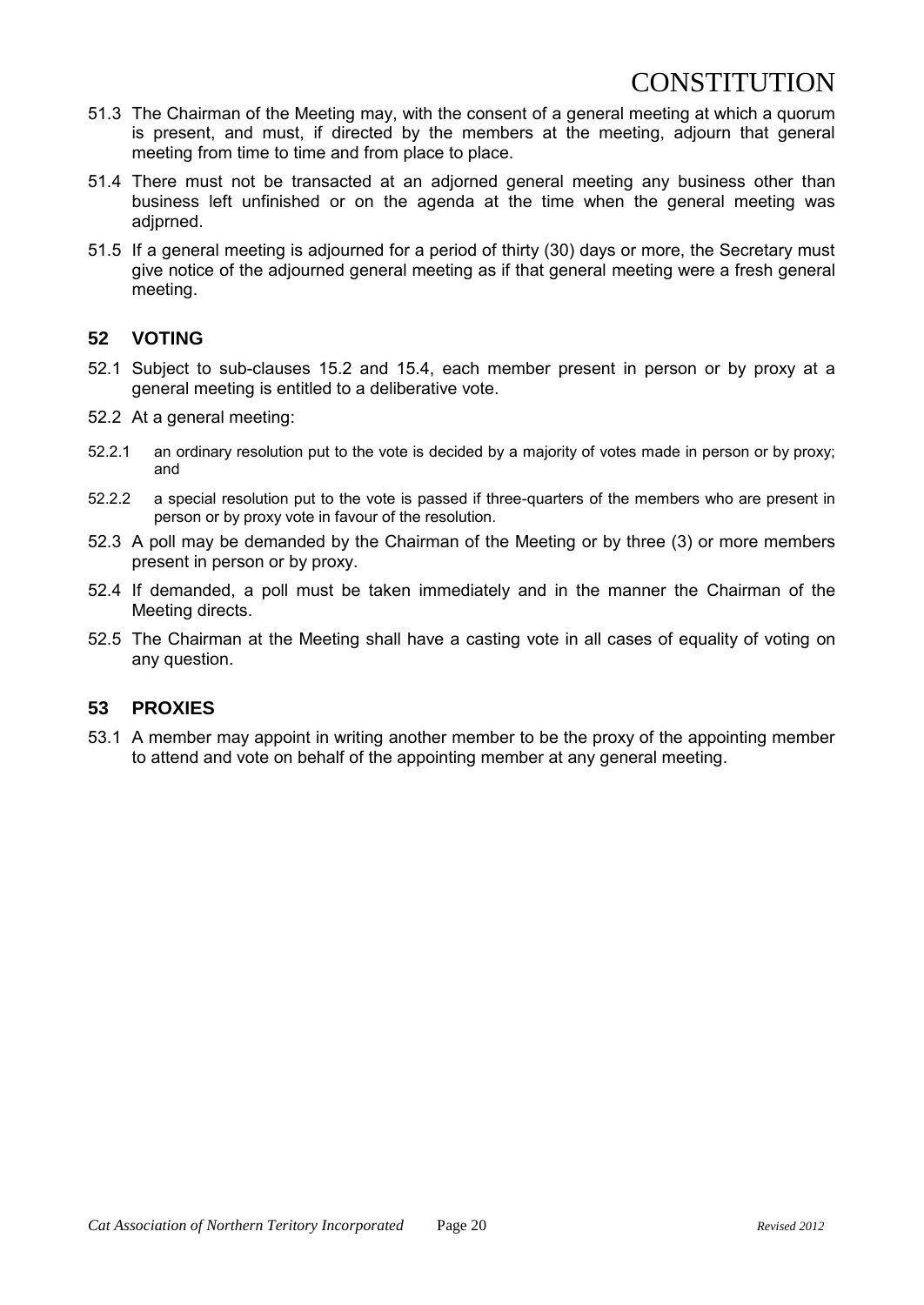# <span id="page-20-0"></span>*PART 7: FINANCIAL MANAGEMENT*

### <span id="page-20-1"></span>**54 FINANCIAL YEAR**

54.1 A financial year of The Cat Association of the Northern Territory (Inc) is the period of twelve  $(12)$  months ending on the 31 $^{\rm st}$  day of December.

### <span id="page-20-2"></span>**55 FUNDS AND ACCOUNTS**

- 55.1 The Cat Association of the Northern Territory (Inc) must open an account with a financial institution from which all expenditure of The Cat Association of the Northern Territory (Inc) is made and into which all of The Cat Association of the Northern Territory (Inc)'s revenue is deposited.
- 55.2 Subject to any restrictions imposed by The Cat Association of the Northern Territory (Inc) at a general meeting, the Committee may approve expenditure on behalf of The Cat Association of the Northern Territory (Inc) within the limits of the budget.
- 55.3 All cheques, drafts, bills of exchange, promissory notes and other negotiable instruments must be signed by two (2) committee members.
- 55.4 All funds of The Cat Association of the Northern Territory (Inc) must be deposited into the financial account of The Cat Association of the Northern Territory (Inc) no later than five (5) working days after receipt or as soon as practicable after that day.
- 55.5 With the approval of the Committee, the Treasurer may maintain a cash float provided that all money paid from or paid into the float is accurately recorded at the time of the transaction.

### <span id="page-20-3"></span>**56 ACCOUNTS AND AUDITS**

- 56.1 The responsibility of the Committee under sub-clause 34.3 for ensuring compliance with the Act includes meeting the requirements of Part 5 of the Act and regulations made for that Part relating to:
- 56.1.1 the keeping of accounting records;
- 56.1.2 the preparation and presentation of The Cat Association of the Northern Territory (Inc)'s annual statement of accounts; and
- 56.1.3 the auditing of The Cat Association of the Northern Territory (Inc)'s accounts.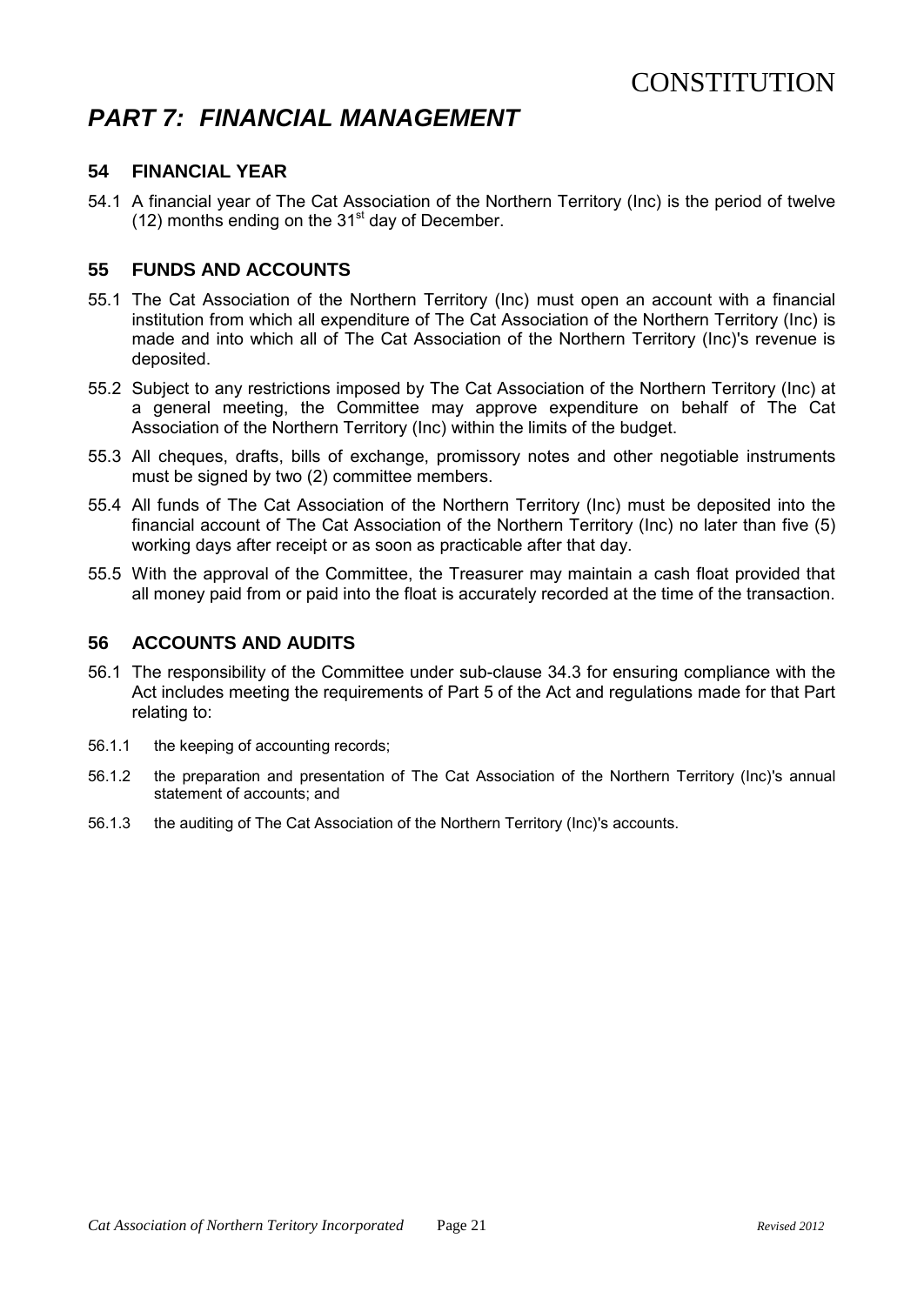# <span id="page-21-0"></span>*PART 8: GRIEVANCE AND DISPUTES*

# <span id="page-21-1"></span>**57 GRIEVANCE AND DISPUTES PROCEDURES**

- 57.1 This clause applies to disputes between:
- 57.1.1 a member and another member; or
- 57.1.2 a member and the Committee.
- 57.2 Within fourteen (14) days after the dispute comes to the attention of the parties to the dispute, they must meet and discuss the matter in dispute, and, if possible, resolve the dispute.
- 57.3 If the parties are unable to resolve the dispute at the meeting, or if a party fails to attend that meeting, then the parties must, within ten (10) days after the meeting, hold another meeting in the presence of a mediator.
- 57.4 The mediator must be:
- 57.4.1 a person chosen by agreement between the parties; or
- 57.4.2 in the absence of agreement:
- 57.4.2.1 for a dispute between a member and another member a person appointed by the Committee; or
- 57.4.2.2 for a dispute between a member and the Committee a person who is a mediator appointed or employed by the department administering the Act.
- 57.4.3 A member of The Cat Association of the Northern Territory (Inc) can be a mediator.
- 57.4.4 The meditor cannot be a party to the dispute.
- 57.4.5 The parties to the dispute must, in good faith, attempt to settle the dispute by mediatiation.
- 57.4.6 The mediator, in coducting the mediation, must:
- 57.4.6.1 give the parties to the mediation process every opportunity to be heard;
- 57.4.6.2 allow due consideration by all parties of any written statement submitted by any party; and
- 57.4.6.3 ensure due consideration by all parties of any written statement by any party; and
- 57.4.6.4 ensure natural justice is accorded to the parties to the dispute throughout the mediation process.
- 57.4.7 The mediator must not determine the dispute.
- 57.4.8 If the mediation process does not result in the dispute being resolved, the parties may seek to resolve the dispute in accordance with the Act or otherwise at law.